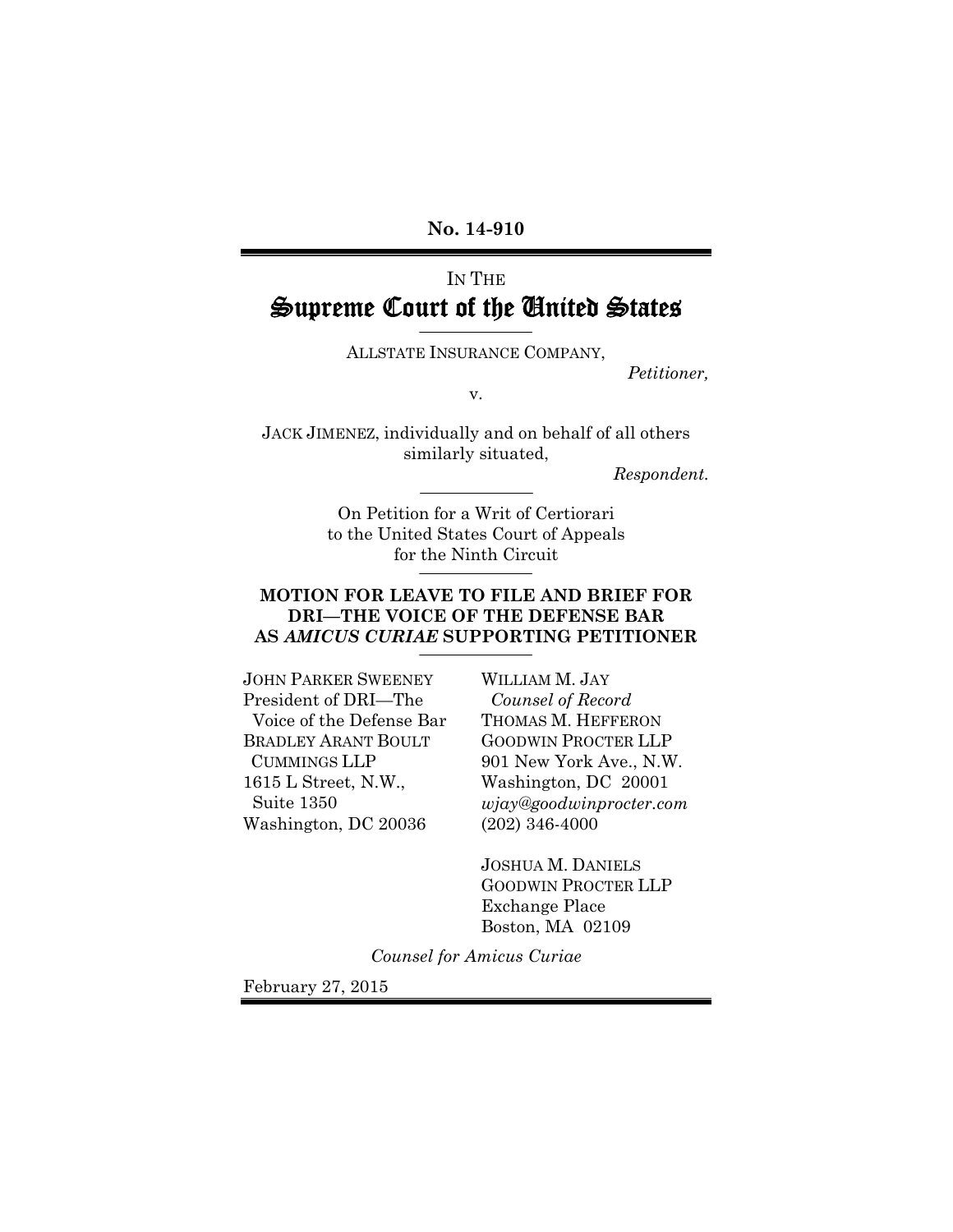#### **MOTION FOR LEAVE TO FILE BRIEF FOR DRI—THE VOICE OF THE DEFENSE BAR AS** *AMICUS CURIAE* **SUPPORTING PETITIONER**

 $\overline{\phantom{a}}$  , where  $\overline{\phantom{a}}$  , where  $\overline{\phantom{a}}$  , where  $\overline{\phantom{a}}$ 

DRI—The Voice of the Defense Bar (DRI) respectfully moves for leave to file the following *amicus curiae* brief in support of petitioner. DRI provided the parties with the required ten days' notice and sought the parties' consent to file this brief pursuant to Rule 37.3. Petitioner gave its consent, and its letter to that effect is on file with the Clerk. Despite DRI's repeated efforts to ascertain respondent's position, counsel for respondent did not respond to DRI's requests before the deadline to print this brief. DRI accordingly moves the Court for leave.

DRI is an international organization of more than 22,000 attorneys involved in the defense of civil litigation. DRI is committed to enhancing the skills, effectiveness, and professionalism of defense attorneys. Because of this commitment, DRI seeks to promote the role of defense attorneys, to address issues germane to defense attorneys and their clients, and to improve the civil justice system. DRI has long participated in the ongoing effort to make the civil justice system fairer, more consistent, and more efficient. To promote these objectives, DRI participates as *amicus curiae* in cases that raise issues important to its membership, their clients, and the judicial system, including a number of cases raising important issues concerning class-action practice. *See, e.g.*, *Comcast Corp.* v. *Behrend*, 133 S. Ct. 1426 (2013); *Wal-Mart Stores, Inc.* v. *Dukes*, 131 S. Ct. 2541 (2011).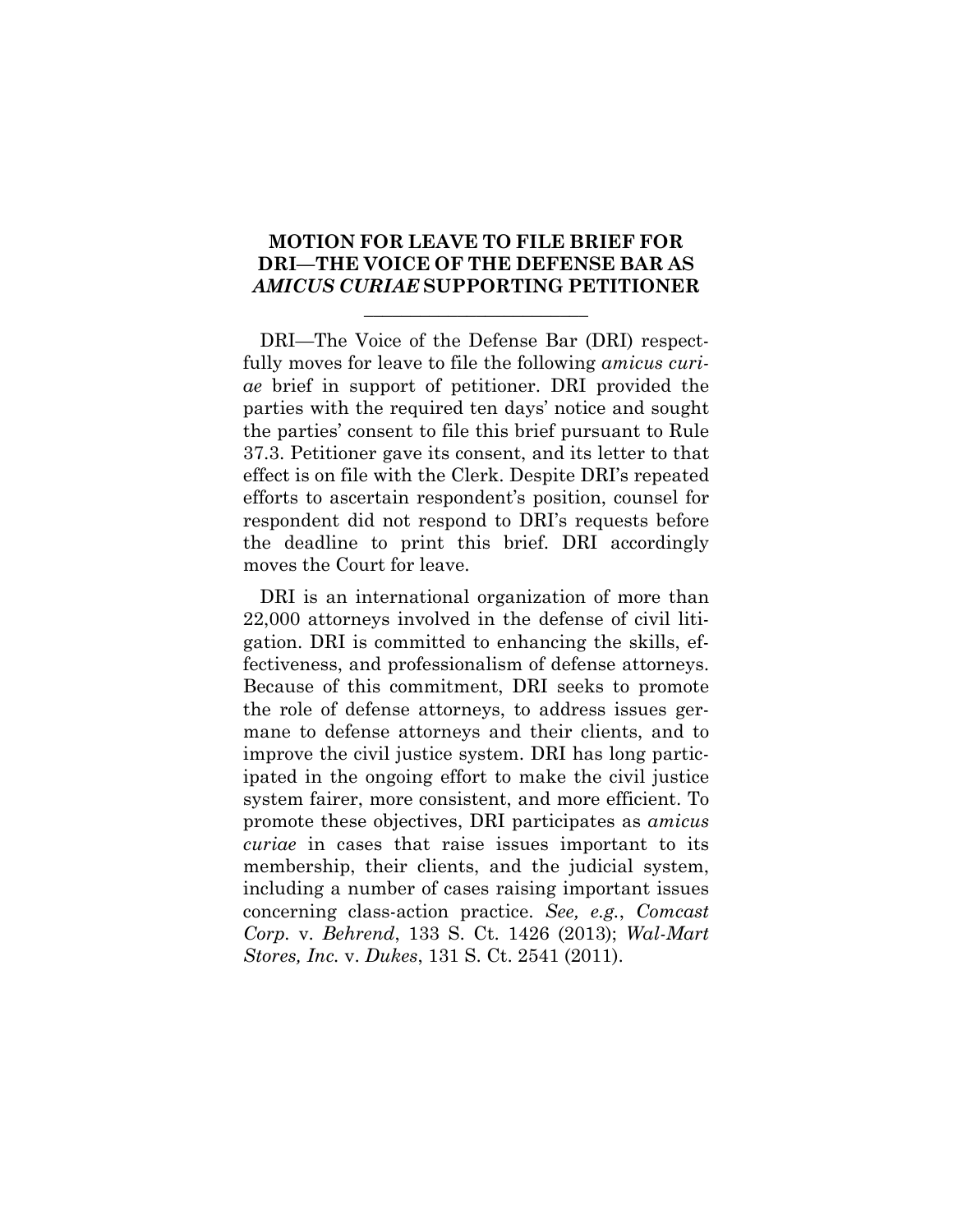DRI's perspective would be of assistance to this Court in evaluating the important questions related to class-action practice that are presented by the petition for certiorari. The brief is timely submitted on proper notice to all parties. DRI therefore asks this Court for leave to participate as *amicus curiae* by filing the following brief.

Respectfully submitted.

JOHN PARKER SWEENEY President of DRI—The Voice of the Defense Bar BRADLEY ARANT BOULT CUMMINGS LLP 1615 L Street, N.W., Suite 1350 Washington, DC 20036

WILLIAM M. JAY  *Counsel of Record*  THOMAS M. HEFFERON GOODWIN PROCTER LLP 901 New York Ave., N.W. Washington, DC 20001 *wjay@goodwinprocter.com* (202) 346-4000

JOSHUA M. DANIELS GOODWIN PROCTER LLP Exchange Place Boston, MA 02109

February 27, 2015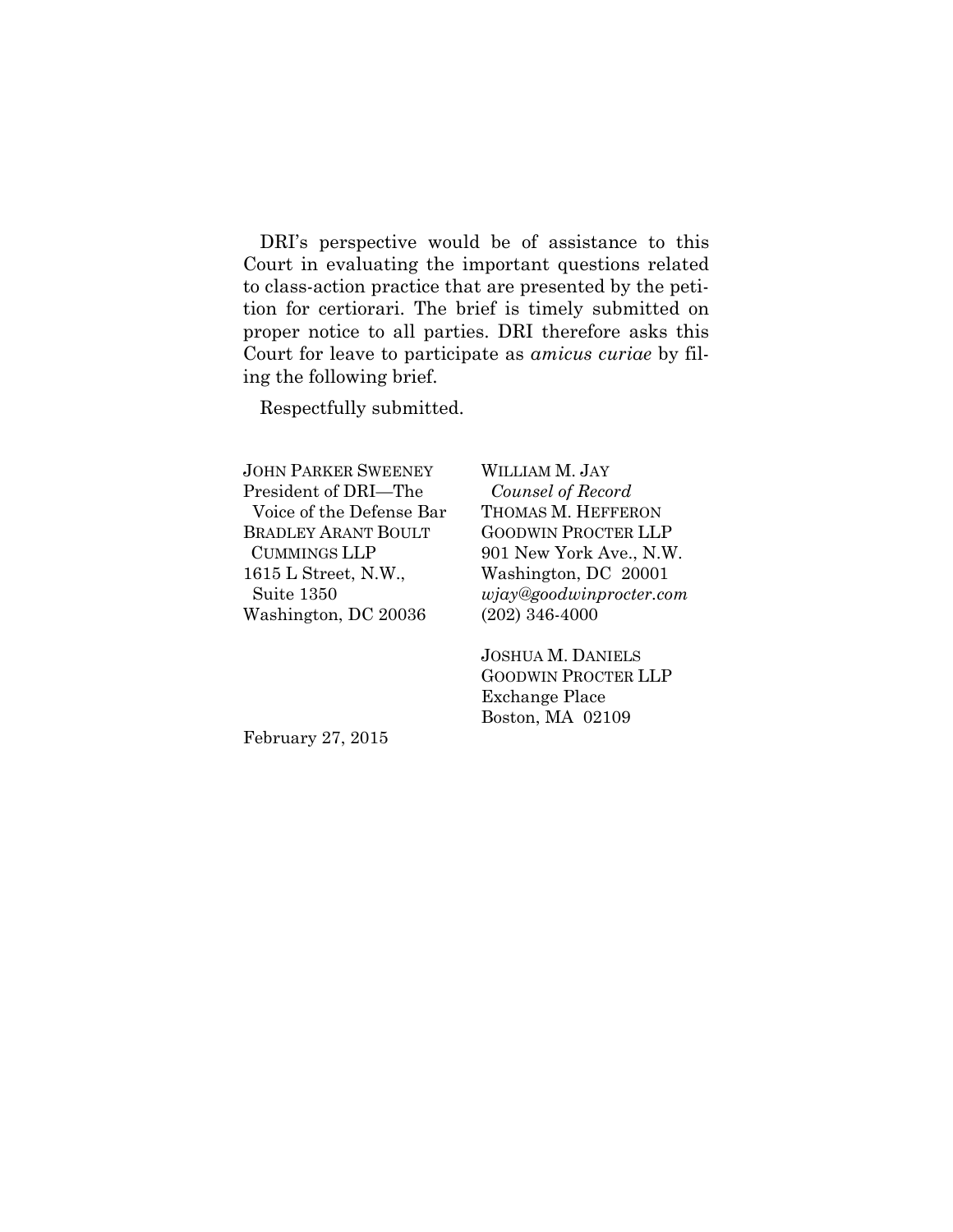# **TABLE OF CONTENTS**

# **Page**

| INTEREST OF THE AMICUS CURIAE  1                                                                                                                                                                                                                               |
|----------------------------------------------------------------------------------------------------------------------------------------------------------------------------------------------------------------------------------------------------------------|
|                                                                                                                                                                                                                                                                |
|                                                                                                                                                                                                                                                                |
| This Court Should Grant Review To<br>L.<br>Make Clear That "Common" Questions<br>Must "Drive The Resolution Of The                                                                                                                                             |
| The Validity Of Certification Based<br>А.<br>On A Subset Of The Plaintiff's<br>Case Is An Important And                                                                                                                                                        |
| The Ninth Circuit Misapplied Rule<br>B.<br>23 In Allowing Certification Based<br>On A Slice Of The Cause of Action  10                                                                                                                                         |
| II. The Court Should Grant Review To Make<br>Clear Courts May Not Salvage Overly<br>Broad Proposed Classes By Resorting To<br>Statistical Extrapolation Or Theoretical<br>Future Procedures That Fail To Preserve<br>Unique Defenses To Individual Claims.  13 |
| III. This Case Presents A Rare Opportunity<br>To Address Important, Recurring Issues<br>Of Class-Action Certification Practice  19                                                                                                                             |
|                                                                                                                                                                                                                                                                |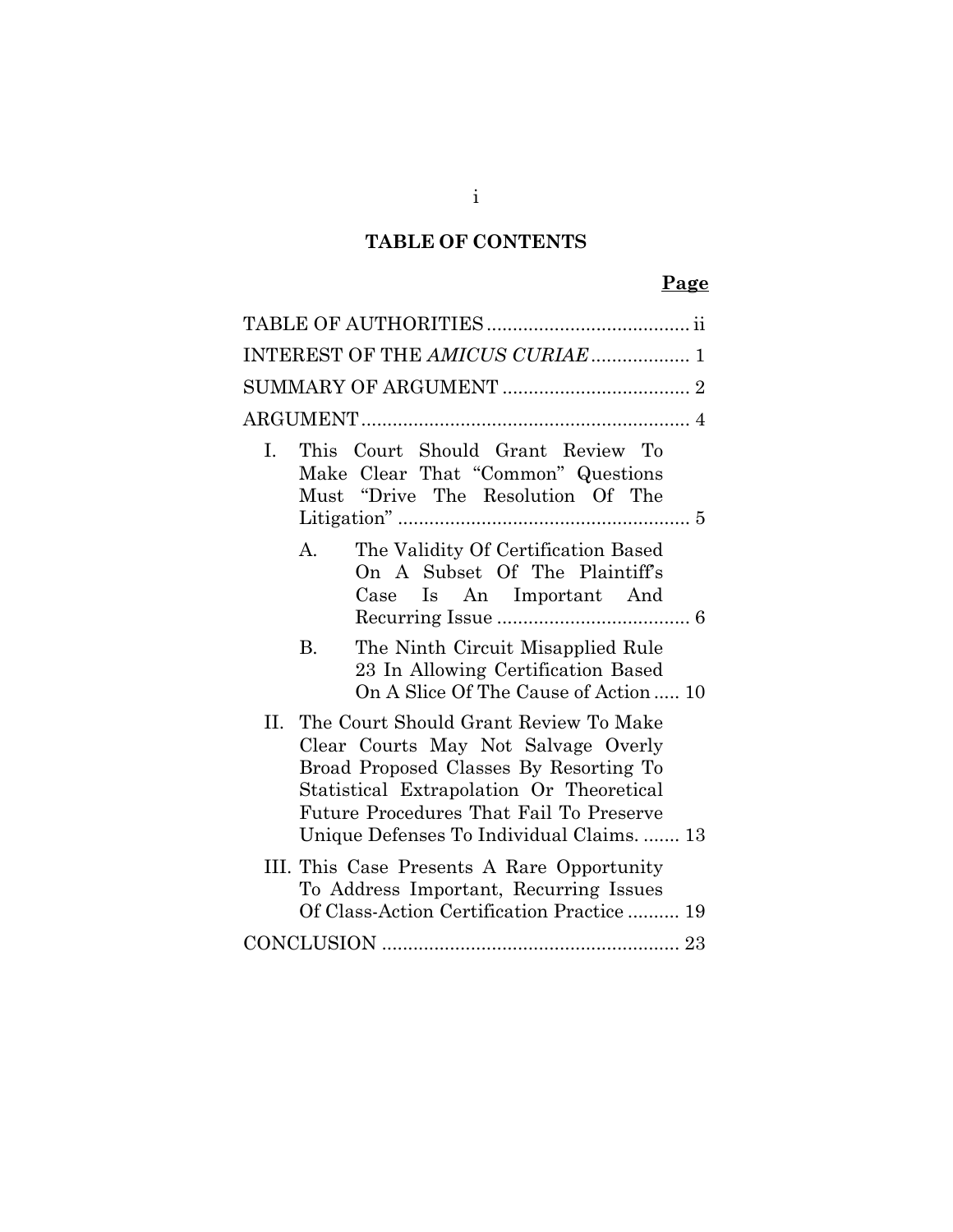# **TABLE OF AUTHORITIES**

# CASES: Page **Page**

| Allison v. Citgo Petroleum Corp.,                                                                            |
|--------------------------------------------------------------------------------------------------------------|
| Am. Pipe & Constr. Co. v. Utah,                                                                              |
| Amchem Prods., Inc. v. Windsor,                                                                              |
| Amgen v. Conn. Ret. Plans & Trust                                                                            |
| AT&T Mobility LLC v. Concepcion,                                                                             |
| Blair v. Equifax Check Servs., Inc.,                                                                         |
| Butler v. Sears, Roebuck & Co.,<br>727 F.3d 796 (7th Cir. 2013), cert.<br>denied, 134 S. Ct. 1277 (2014)  15 |
| Califano v. Yamasaki,                                                                                        |
| Castano v. Am. Tobacco Co.,                                                                                  |
| Cohen v. Trump,                                                                                              |
| Comcast Corp. v. Behrend,                                                                                    |
| Filarsky v. Delia,                                                                                           |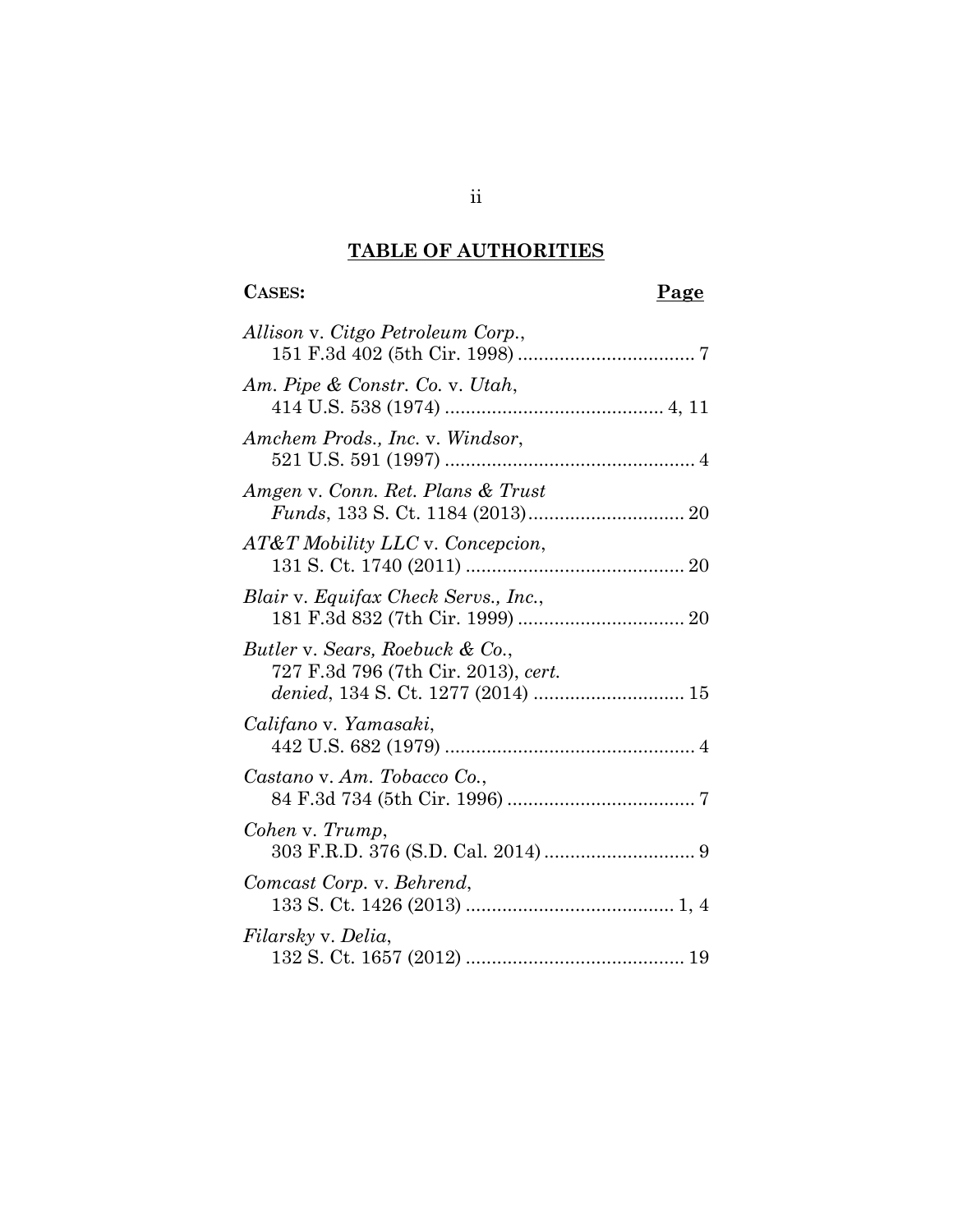| Gasoline Prods. Co., Inc. v. Champlin                                                                                                           |
|-------------------------------------------------------------------------------------------------------------------------------------------------|
| Harper v. Maverick Recording Co.,                                                                                                               |
| In re Nexium Antitrust Litig.,<br>F.3d ____, 2015 WL 265548 (1st                                                                                |
| In re Plywood Antitrust Litig.,                                                                                                                 |
| In re St. Jude Med., Inc., Silzone Heart<br>Valve Prods. Liab. Litig.,                                                                          |
| In re Whirlpool Corp. Front-Loading<br>Washer Prods. Liab. Litig.,<br>722 F.3d 838 (6th Cir. 2013), cert.<br>denied sub nom. Whirlpool Corp. v. |
| Kamakahi v. Am. Soc'y for Reprod. Med.,<br>2015 WL 510109 (N.D. Cal. Feb. 3,                                                                    |
| Madison v. Chalmette Ref., L.L.C.,                                                                                                              |
| Matter of Rhone-Poulenc Rorer Inc.,<br>51 F.3d 1293 (7th Cir. 1995)  12, 21                                                                     |
| McLaughlin v. Am. Tobacco Co.,<br>522 F.3d 215 (2d Cir. 2008),<br>abrogated in part on other grounds by<br>Bridge v. Phoenix Bond & Indem.      |

# iii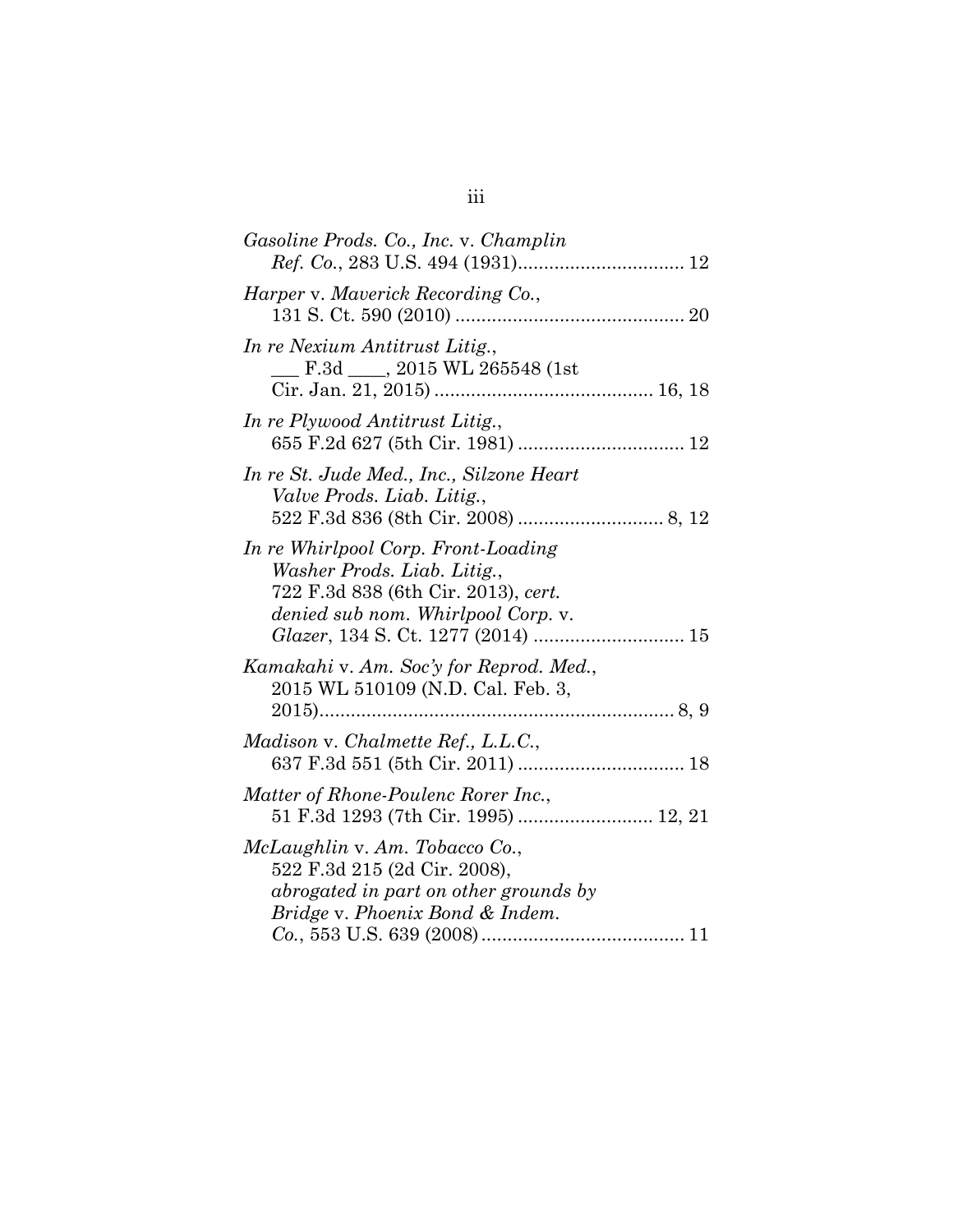| McReynolds v. Merrill Lynch, Pierce,                                                                             |
|------------------------------------------------------------------------------------------------------------------|
| Fenner & Smith, Inc., 672 F.3d 482                                                                               |
| (7th Cir. 2012), cert. denied, 133 S.                                                                            |
| Pella Corp. v. Saltzman,                                                                                         |
| Steering Comm. v. Exxon Mobil Corp.,                                                                             |
| Sykes v. Mel S. Harris & Assocs. LLC,<br>285 F.R.D. 279 (S.D.N.Y. 2012), aff'd,<br>F.3d ____, 2015 WL 525904 (2d |
| Valentino v. Carter-Wallace, Inc.,                                                                               |
| Wal-Mart Stores, Inc. v. Dukes,                                                                                  |

# **STATUTES:**

| Rules Enabling Act, |  |
|---------------------|--|
|                     |  |

# **RULES:**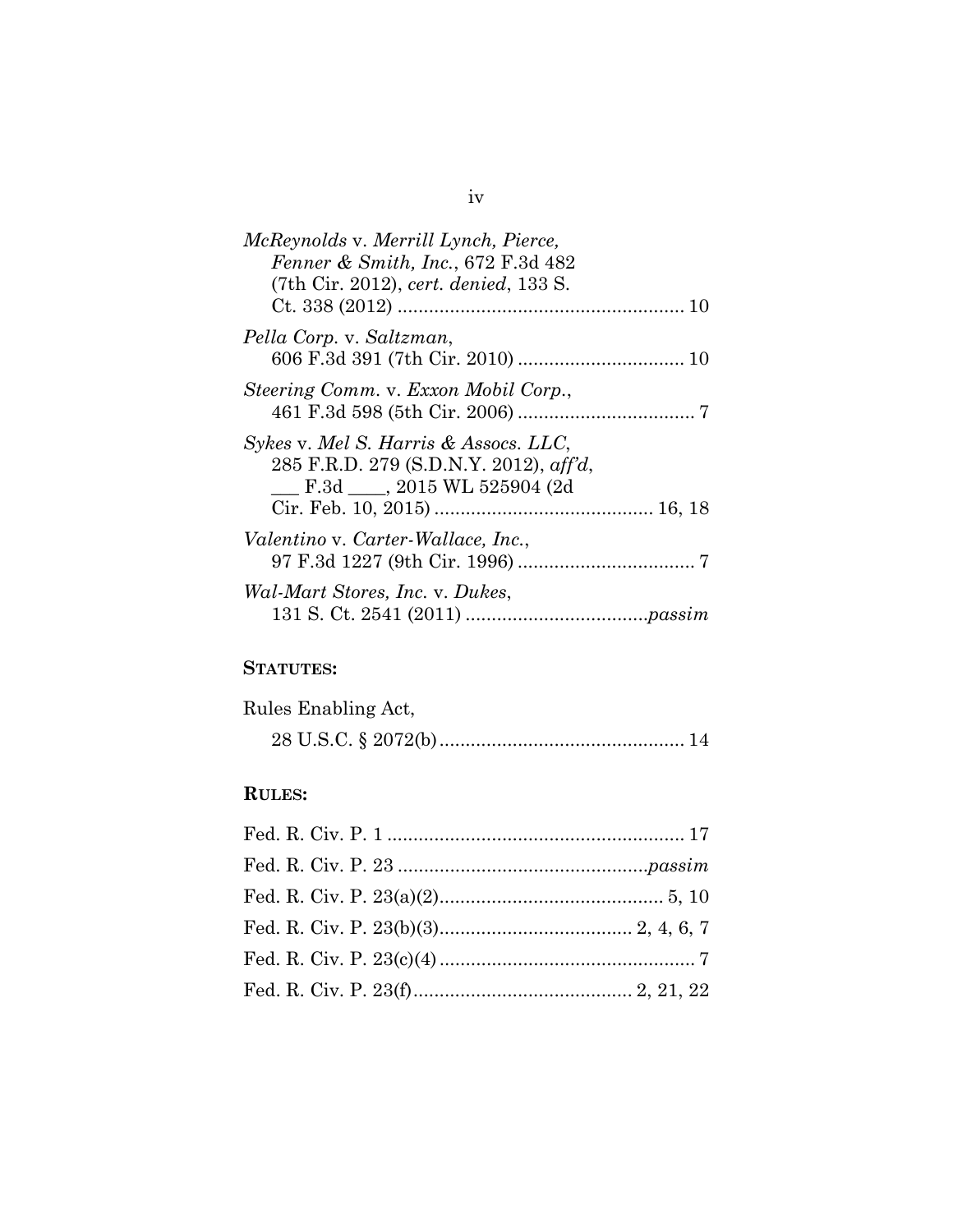# **OTHER AUTHORITIES:**

| Advisory Committee's 1998 Note on<br>subd. (f) of Fed. R. Civ. P. 23, 28                                                                                                                                                     |
|------------------------------------------------------------------------------------------------------------------------------------------------------------------------------------------------------------------------------|
| John H. Beisner, Jessica D. Miller,<br>Geoffrey M. Wyatt & Milton P.<br>Wilkins, Study Reveals US Courts of<br><i>Appeal Are Less Receptive to</i><br><i>Reviewing Class Certification</i>                                   |
| Saby Ghosrhay, <i>Hijacked by Statistics</i> ,<br><i>Rescued by</i> Wal-Mart v. Dukes: <i>Prob-</i><br>ing Commonality and Due Process<br>Concerns in Modern Class Action Lit-<br><i>igation</i> , 44 LOY. U. CHI. L.J. 467  |
| Laura J. Hines, The Unruly Class<br>Action, 82 GEO. WASH. L. REV. 718                                                                                                                                                        |
| William C. Martucci & Ashley N.<br>Harrison, Using Statistics Effectively<br>in Wage and Hour Litigation: An<br><b>Employer's Offensive and Defensive</b><br>Tactics, THE METROPOLITAN<br>CORPORATE COUNSEL, January 2015 13 |
| Jenna C. Smith, "Carving at the Joints":<br>Using Issue Classes to Reframe<br>Consumer Class Actions, 88 WASH. L.                                                                                                            |

v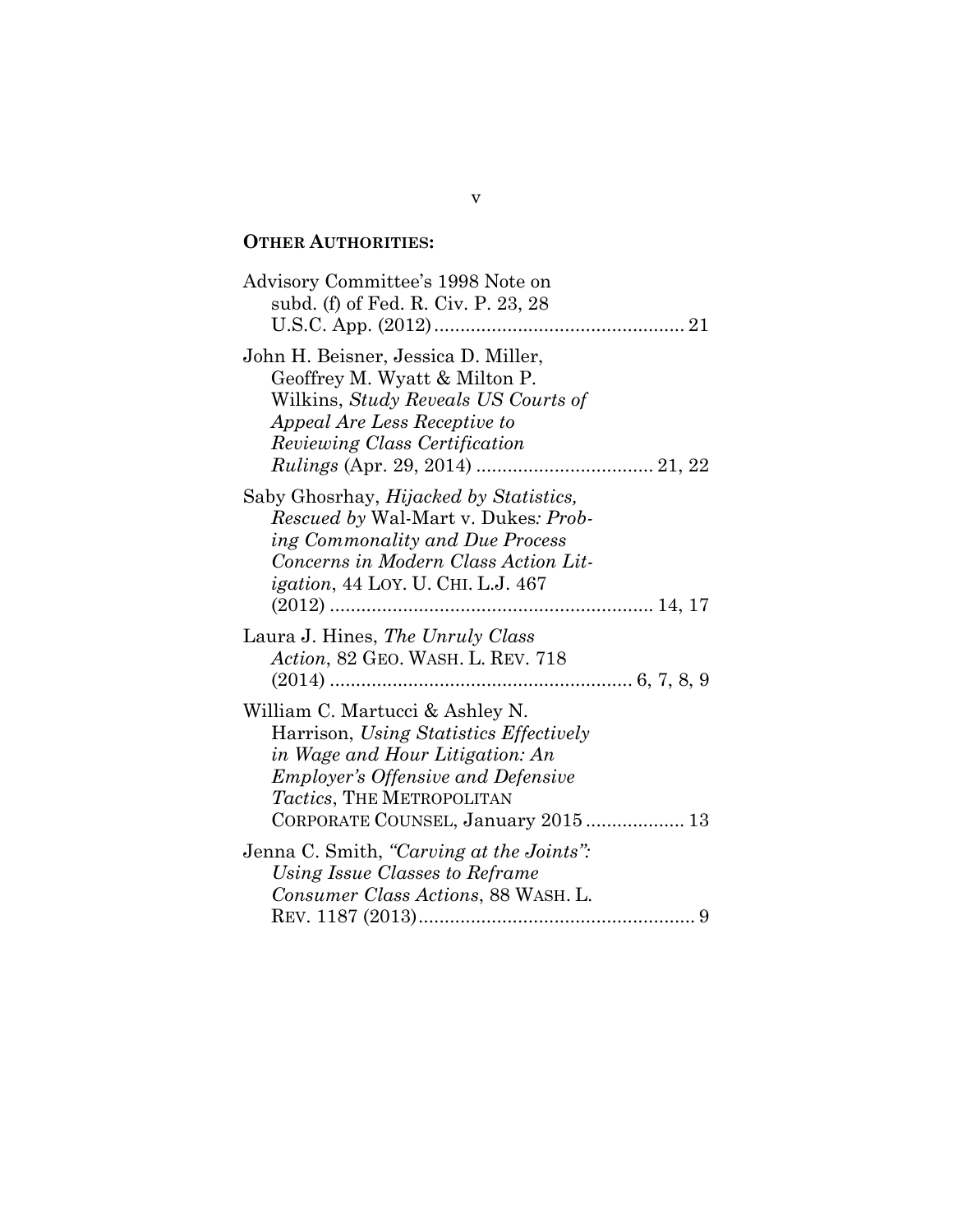| Barry Sullivan & Amy Kobelski                      |
|----------------------------------------------------|
| Trueblood, Rule 23(f): A Note on Law               |
| and Discretion in the Courts of Ap-                |
|                                                    |
| Andrew J. Trask, Reactions to Wal-Mart             |
| v. Dukes: Litigation Strategy and Le-              |
| gal Change, 62 DEPAUL L. REV. 791                  |
|                                                    |
| Thomas Willging & Emery Lee III, Class             |
| Certification and Class Settlement:                |
| <b>Findings from Federal Question</b>              |
| Cases, 2003-2007, 80 U. CIN. L. REV.               |
|                                                    |
| THOMAS E. WILLGING & SHANNON R.                    |
| WHEATMAN, AN EMPIRICAL EXAMINATION OF              |
| <b>ATTORNEYS' CHOICE OF FORUM IN CLASS</b>         |
| <b>ACTION LITIGATION 50 (Federal Judicial Cen-</b> |
| ter $2005$                                         |
|                                                    |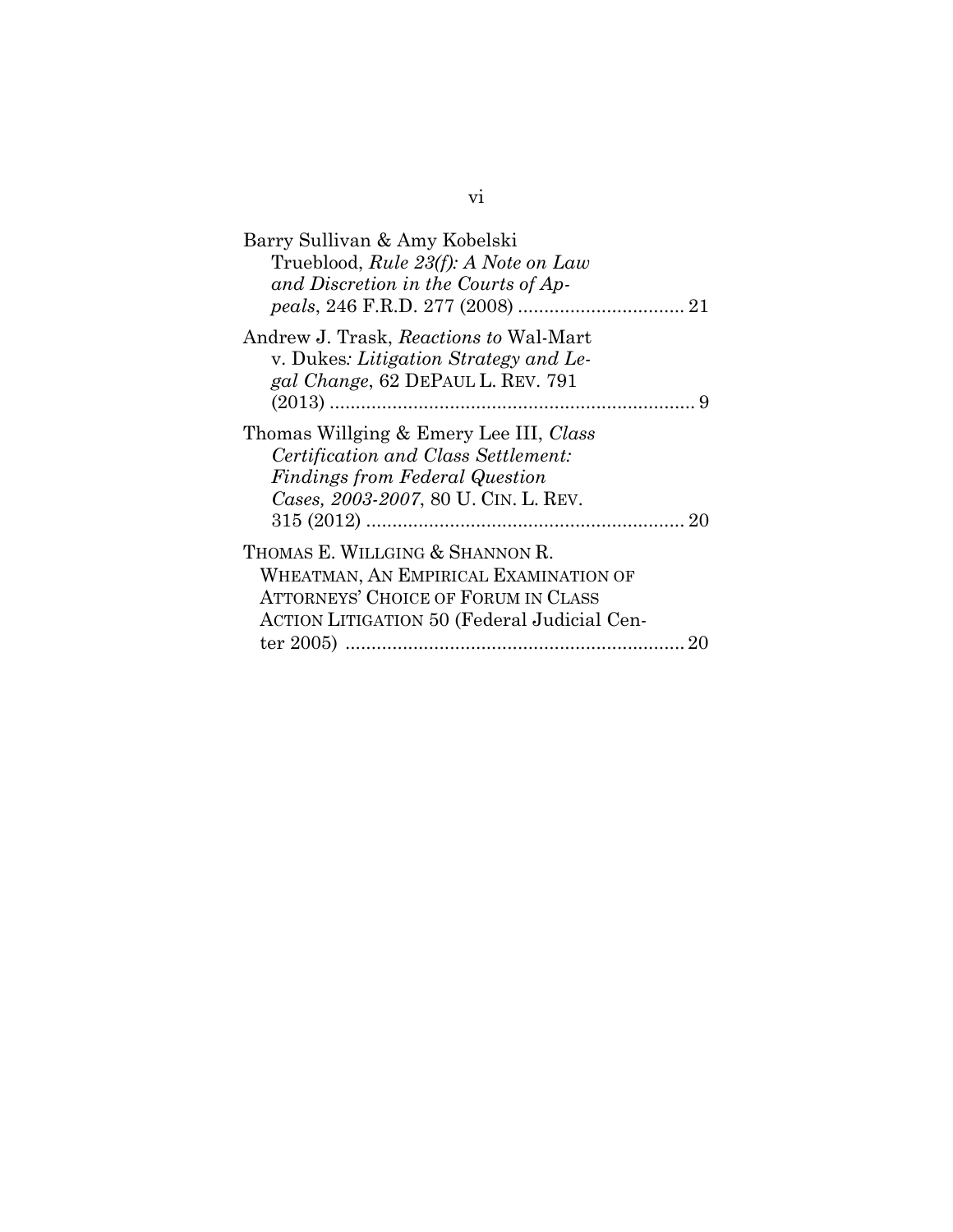## **BRIEF FOR DRI—THE VOICE OF THE DEFENSE BAR AS** *AMICUS CURIAE* **SUPPORTING PETITIONER**

\_\_\_\_\_\_\_\_\_\_\_\_\_\_\_\_\_\_\_\_\_\_\_\_

#### **INTEREST OF THE** *AMICUS CURIAE***<sup>1</sup>**

*Amicus curiae* DRI—The Voice of the Defense Bar is an international organization of more than 22,000 attorneys involved in the defense of civil litigation. DRI is committed to enhancing the skills, effectiveness, and professionalism of defense attorneys. Because of this commitment, DRI seeks to promote the role of defense attorneys, to address issues germane to defense attorneys and their clients, and to improve the civil justice system. DRI has long participated in the ongoing effort to make the civil justice system fairer, more consistent, and more efficient.

To promote these objectives, DRI participates as *amicus curiae* in cases that raise issues important to its membership, their clients, and the judicial system, including a number of cases raising important issues concerning class-action practice. *See, e.g.*, *Comcast Corp.* v. *Behrend*, 133 S. Ct. 1426 (2013); *Wal-Mart Stores, Inc.* v. *Dukes*, 131 S. Ct. 2541 (2011). Indeed, few issues are as important to DRI's members and their clients—not to mention the civil justice system—as the legal standards that federal courts must follow in deciding whether to certify a

<sup>&</sup>lt;sup>1</sup> No counsel for a party authored any part of this brief; no party or party's counsel made a monetary contribution intended to fund the preparation or submission of this brief; and no person other than *amicus curiae*, its members, or its counsel made a monetary contribution to the brief's preparation or submission.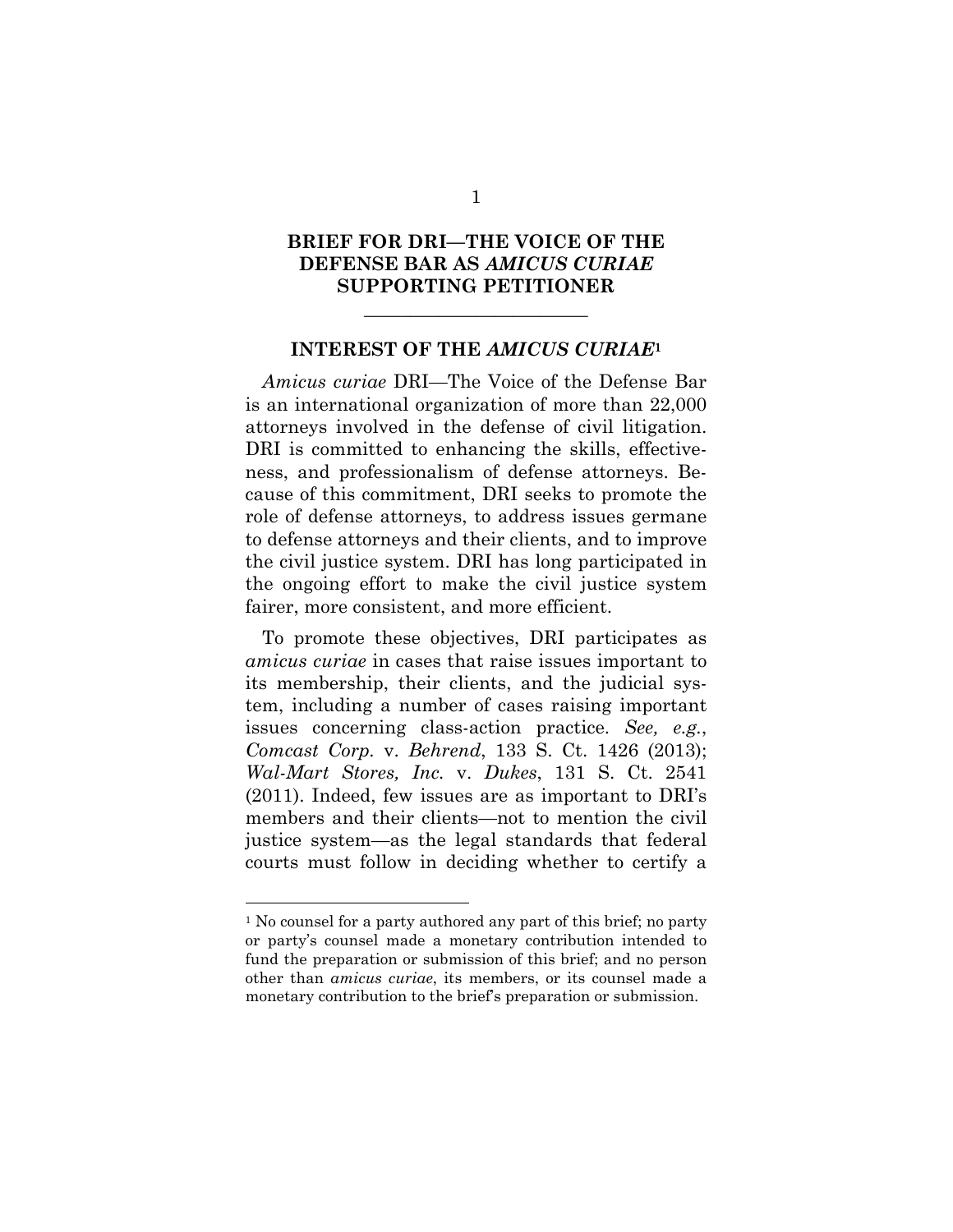class action under Fed. R. Civ. P. 23. DRI's members regularly defend their clients against proposed class actions in a wide variety of contexts, from products liability to securities to consumer credit. And too often, those proposed classes fail to satisfy the prerequisites that Rule 23 imposes for class certification, such as commonality and, for Rule 23(b)(3) classes like the one at issue here, predominance.

Unfortunately, classes are still sometimes certified despite such flaws, many times based on assurances or assumptions—rather than concrete proposals and supporting evidence—that a workable plan for fairly and efficiently adjudicating class members' claims and defendant's defenses can come later. Indeed, that is the case here. Often, however, "later" never comes, for once the class is certified, enormous settlement pressure mounts, and it is the rare defendant who chooses to keep fighting—and risk losing either at a class-action trial or on appeal from any adverse final judgment. Worse still, while there is a possibility of interlocutory review of classcertification orders under Fed. R. Civ. P. 23(f), that review is discretionary, and in practice, most courts of appeals only infrequently undertake it. The practical unavailability of appellate review highlights the need for this Court's guidance, and the importance of not allowing the erroneous application of Rule 23 in this case to stand.

#### **SUMMARY OF ARGUMENT**

In *Wal-Mart*, 131 S. Ct. at 2551, this Court held that "commonality" under Rule 23 means that the class claims rest on a "common contention" that can be equally resolved for all class members at once,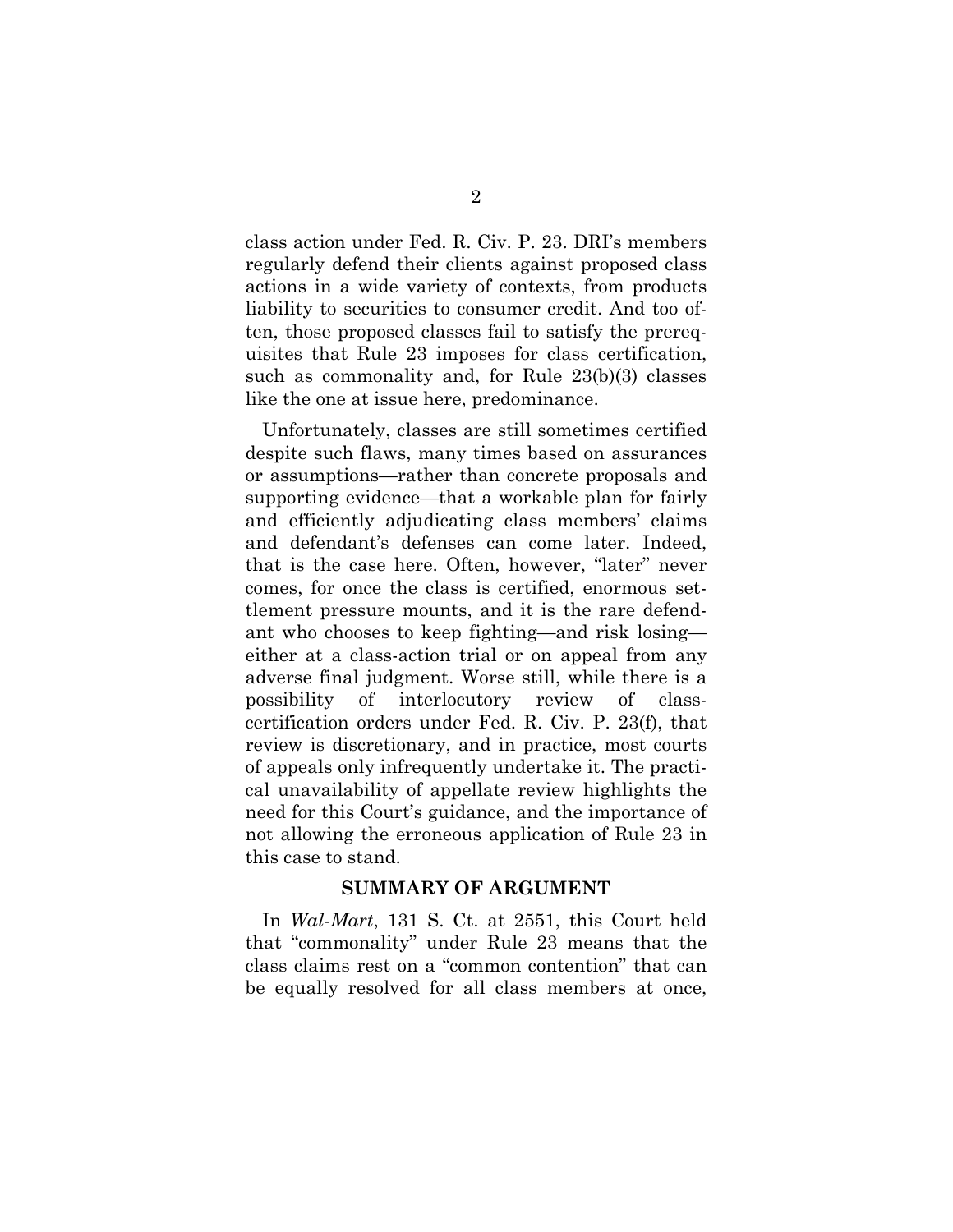thus "driv[ing] the resolution of the litigation." *Id.* The decision below holds that a common contention can still "driv[e] the resolution" even if it fails to resolve the defendant's liability to anyone. Not only does that decision implicate a circuit conflict in its own right, it further exacerbates a longstanding split in the courts of appeals about the permissible boundaries of class certification. This Court's guidance on that question is sorely needed.

The court of appeals' decision also exemplifies a worrying trend in federal class-certification decisions toward dealing with significant dissimilarities between class members by writing off those differences as immaterial or deferrable, and instead litigating the case on the basis of statistical generalities. In doing so, decisions like the one below effectively deprive defendants of their right to present every defense they have to each class member's individual claims, and relieve plaintiffs of their burden of proof at the class-certification stage. Both consequences violate *Wal-Mart*'s teachings and warrant review. 131 S. Ct. at 2551, 2561.

The time to correct these ill-conceived trends in federal class-certification practice is now. Waiting for these issues to percolate further in the courts of appeals is inadvisable, for courts of appeals only infrequently elect to review class-certification decisions on an interlocutory basis, and the immense settlement pressures that those decisions exert typically prevents review of those decisions on appeal after final judgment. Those impediments mean that even recurring and important issues like those presented here may not come up on certiorari very often. This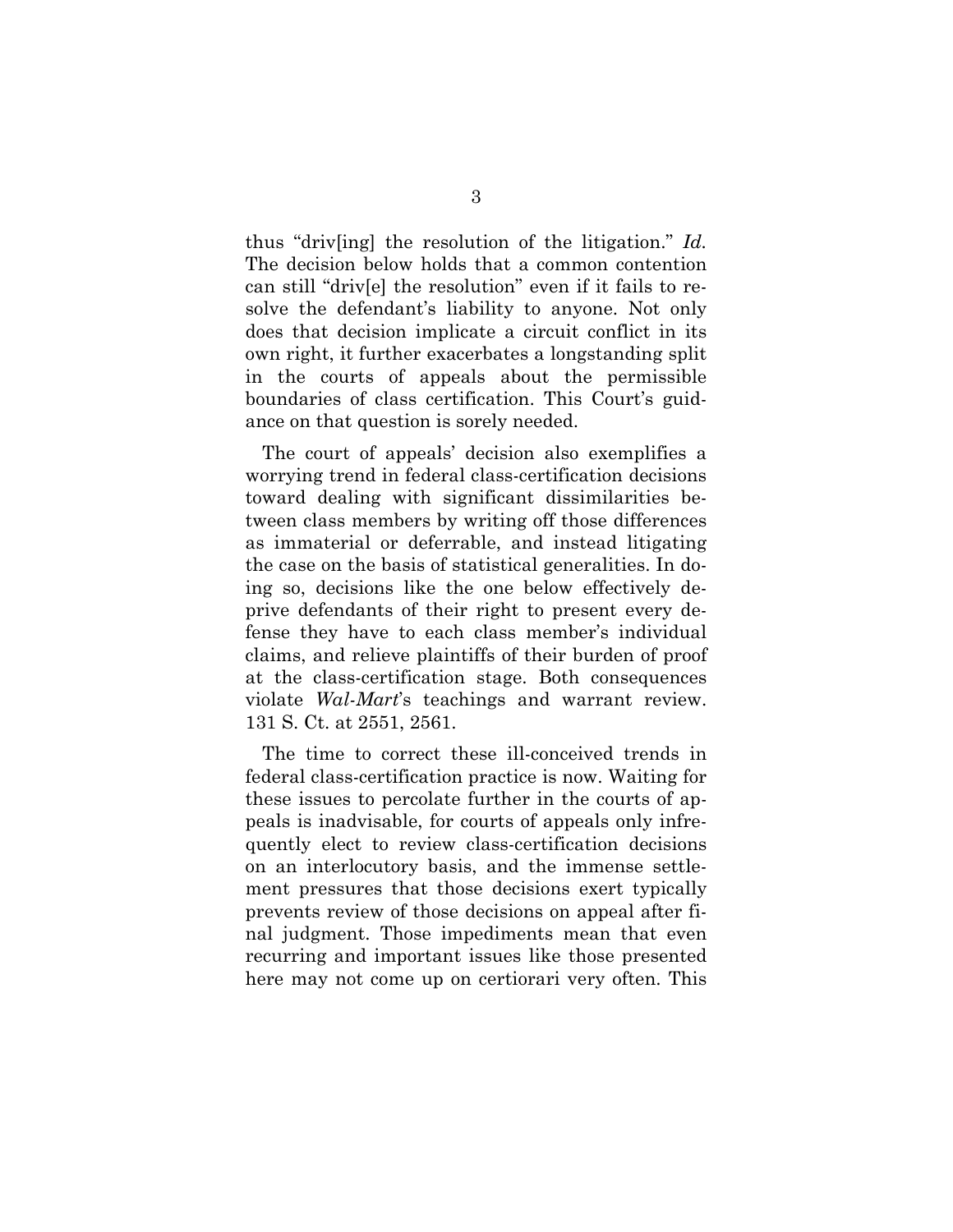Court should seize this opportunity to review them now.

#### **ARGUMENT**

Class actions are "an exception to the usual rule that litigation is conducted by and on behalf of the individual named parties only." *Califano* v. *Yamasaki*, 442 U.S. 682, 700-01 (1979). The Rule 23(b)(3) class action respondent requests here is particularly exceptional, designed to be "an 'adventuresome innovation,' … for situations 'in which "class-action treatment is not as clearly called for."'" *Comcast*, 133 S. Ct. at 1432 (citations omitted). Rule 23(b)(3) for that reason adds additional requirements not demanded for other class actions—predominance and superiority—to ensure that certification will "achieve economies of time, effort, and expense," "without sacrificing procedural fairness." *Amchem Prods., Inc.* v. *Windsor*, 521 U.S. 591, 615 (1997) (citation omitted). These twin aims, efficiency *and* fairness, requires courts to "take a 'close look' at" the proposed class before certifying it. *Comcast*, 134 S. Ct. at 1432 (citation omitted).

This is a case in which the Ninth Circuit lost sight of those key principles. In at least two different respects (corresponding to the two questions presented), the Ninth Circuit disregarded legal constraints on class certification: when an action is replete with individualized issues, the court may not just disregard them at certification or try them in the aggregate through statistics. The result is a construct that will be neither efficient nor fair—a case certified as a class action, but decidedly *not* "a truly representative suit." *Am. Pipe & Constr. Co.* v. *Utah*, 414 U.S. 538,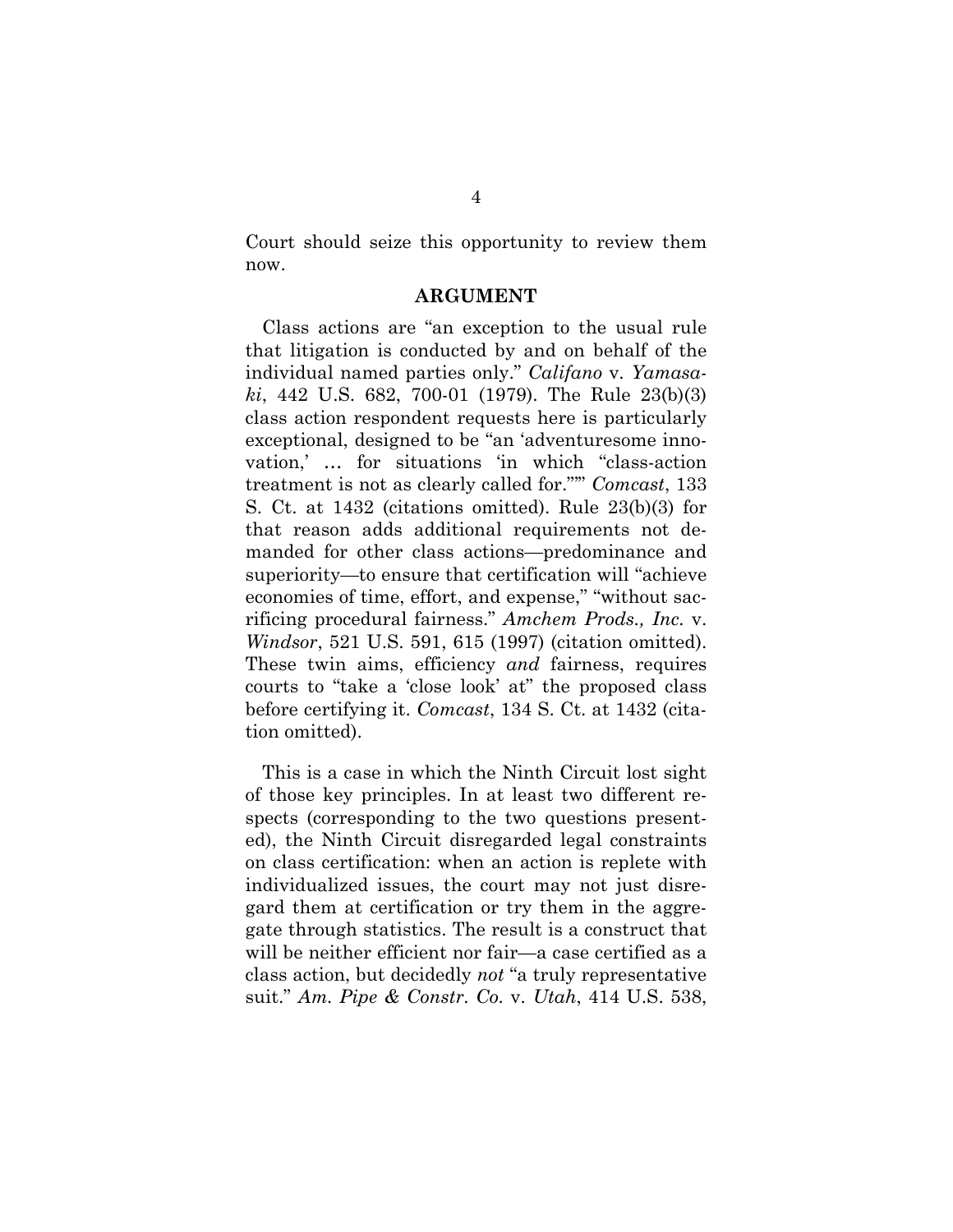550 (1974). Those errors depart from the law in other circuits and call for this Court's review.

## **I. This Court Should Grant Review To Make Clear That "Common" Questions Must "Drive The Resolution Of The Litigation"**

Rule 23(a)(2) requires as an indispensable prerequisite to class certification that there exist "questions of law or fact common to the class." This Court explained in *Wal-Mart* that Rule 23(a)(2) uses the word "common" as a term of art: not every question that is *literally* "common to the class" in some colloquial sense will suffice for class-certification purposes. 131 S. Ct. at 2551, After all, the Court noted, any minimally competent lawyer can articulate those kinds of literally-common questions: "Do all of us plaintiffs indeed work for Wal-Mart? Do our managers have discretion over pay? Is that an unlawful employment practice? What remedies should we get?" *Id.* But "[r]eciting these questions"—"even in droves," the Court emphasized—"is not sufficient to obtain class certification." *Id.* (citation omitted).

Instead, what is needed for class certification is "a common contention" upon which all class members' claims depend, one "that is capable of classwide resolution—*which means that determination of its truth or falsity will resolve an issue that is central to the validity of each one of the claims in one stroke*." *Id.* (emphasis added). To satisfy Rule 23, the resolution of the class members' "common questions" must "generate common *answers* apt to drive the resolution of the litigation." *Id.* (citation omitted).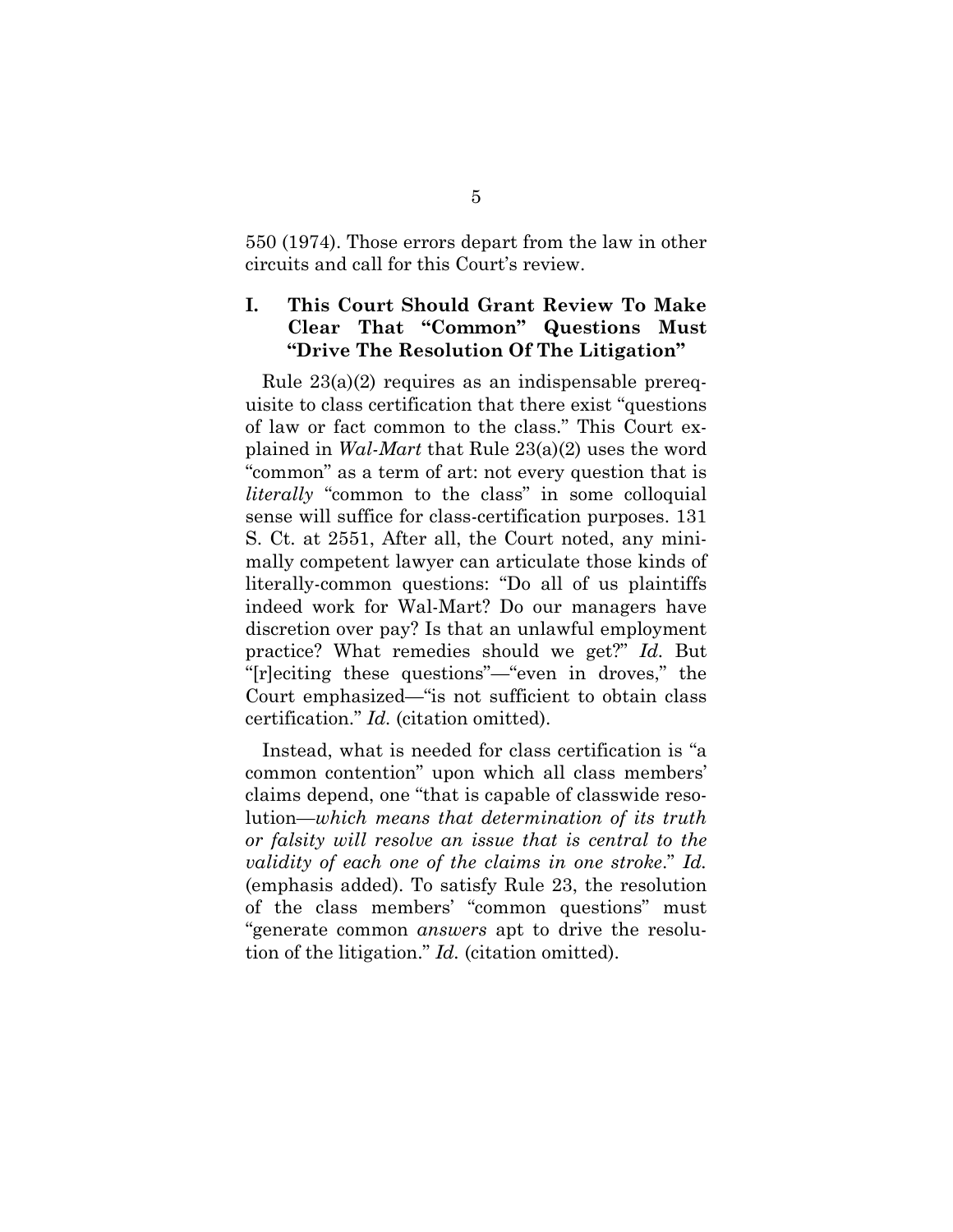The lower courts have come into conflict over what *is* sufficient for class certification. One disturbing trend is the increasing number of attempts to circumvent the requirements of Rule 23 by changing the denominator: by persuading the court to subdivide cases and look *only* at the subset of purportedly "common" issues when deciding whether common issues both exist and predominate. It is time for this Court to decide definitively whether this gambit is consistent with Rule 23, when resolving the supposedly common issue does not drive the resolution of the case.

## **A. The Validity Of Certification Based On A Subset Of The Plaintiff's Case Is An Important And Recurring Issue**

This case follows a now-familiar pattern. Plaintiffs seek class certification, but cannot show that common issues predominate in the litigation *as a whole*. Here, for instance, an indispensable element of the plaintiffs' claim for overtime pay—*actually working overtime*—is a wholly individualized issue, not a common one. So the plaintiffs seek certification on the theory that all the individualized elements can be shorn away, leaving what remains "common" enough to certify. Federal courts have responded to this tactic in various and inconsistent ways. This Court should grant review to settle that conflict.

Some courts have yielded to plaintiffs' "desire to certify *something*," even less than the whole case. Laura J. Hines, *The Unruly Class Action*, 82 GEO. WASH. L. REV. 718, 725 (2014) (Hines). Thus, for example, the Ninth Circuit has said that "[e]ven if the common questions do not predominate over the indi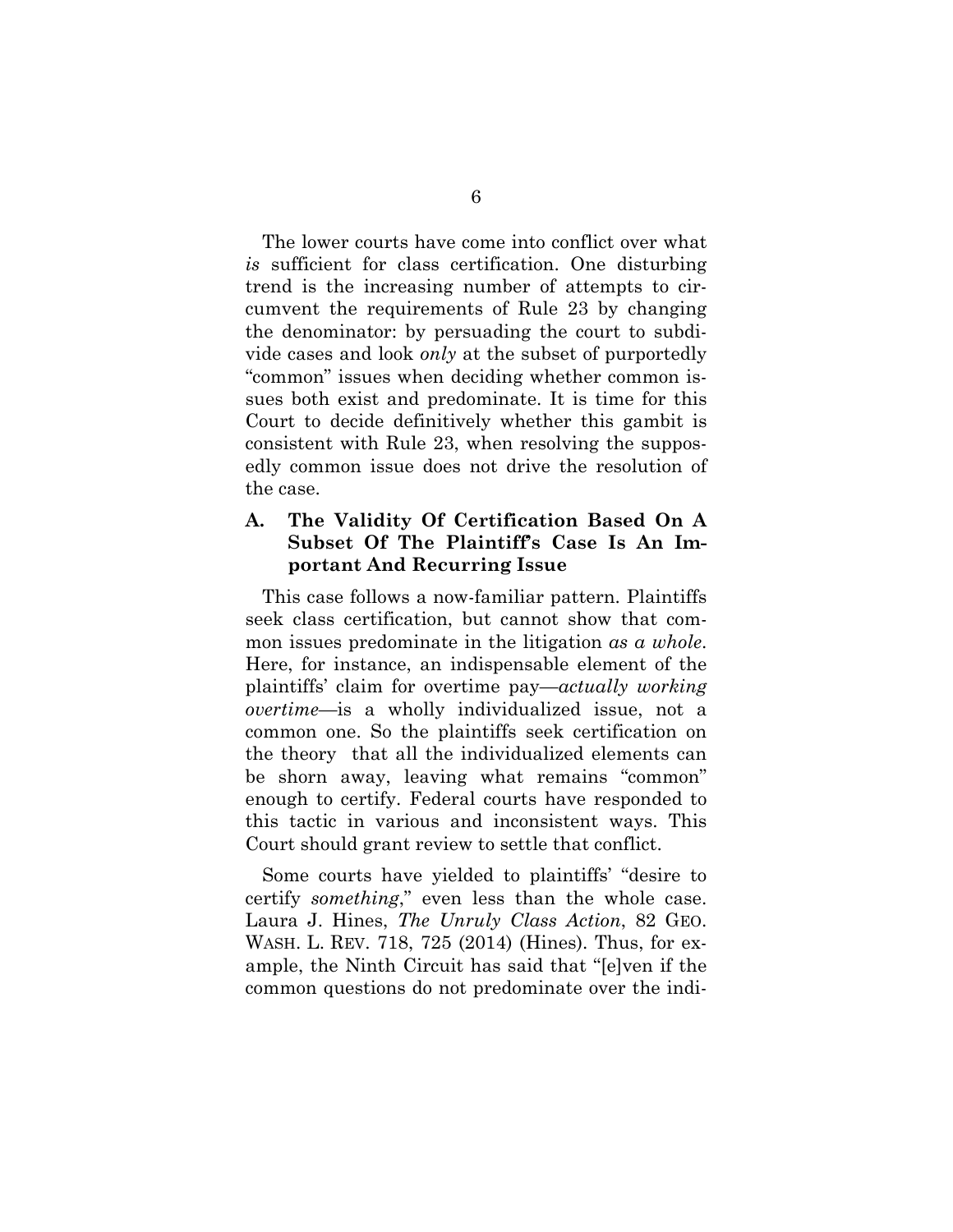vidual questions," as Rule 23(b)(3) expressly requires, the court can just "isolate the common issues …. and proceed with class treatment of these particular issues." *Valentino* v. *Carter-Wallace, Inc.*, 97 F.3d 1227, 1232 (9th Cir. 1996) (relying on Fed. R. Civ. P.  $23(c)(4)$ . "[I]ssues common to the class ... would automatically predominate over issues that must be proved on an individual basis because" presto!—"no individual issues would remain in the class action." Hines, *supra*, at 725.

Other circuits have been far stricter about permitting certification of some convenient subset of the plaintiff's case. The firmest line is the one drawn by the Fifth Circuit even before *Wal-Mart*: "a cause of action, *as a whole*, must satisfy the predominance requirement of [Rule 23(b)(3)]"; *part* of the cause of action is not enough. *Castano* v. *Am. Tobacco Co.*, 84 F.3d 734, 745 n.21 (5th Cir. 1996) (emphasis added); *accord, e.g.*, *Steering Comm.* v. *Exxon Mobil Corp.*, 461 F.3d 598, 601 (5th Cir. 2006); *Allison* v. *Citgo Petroleum Corp.*, 151 F.3d 402, 421-22 (5th Cir. 1998). In the Fifth Circuit's view, "[a] district court cannot manufacture predominance through the nimble use of [Rule 23(c)(4)]" to certify particular issues. *Castano*, 84 F.3d at 745 n.21; *accord Allison*, 151 F.3d at 422. The Fifth Circuit reasoned that "allowing a court to sever issues until the remaining common issue predominates over the remaining individual issues would eviscerate the predominance requirement of  $[R]$ ule  $23(b)(3)$ ; the result would be automatic certification in every case where there is a common issue, a result that could not have been intended." *Castano*, 84 F.3d at 745 n.21.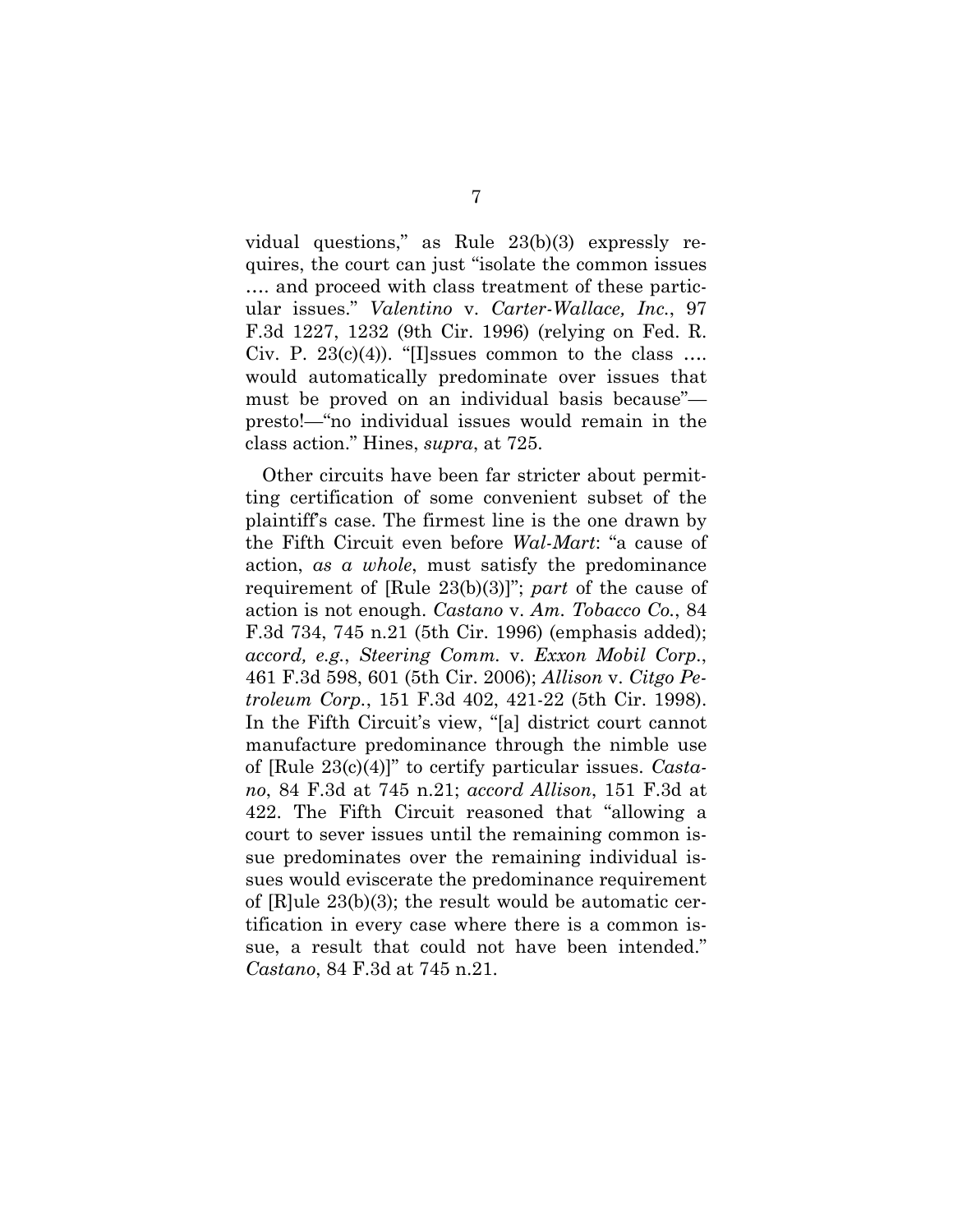Given the Fifth Circuit's repeated holdings that particular issues cannot be made appropriate for class treatment through severance of the noncommon issues, courts and commentators have regularly recognized a "conflict in authority" between the Fifth Circuit's approach and the Ninth Circuit's. *E.g.*, *In re St. Jude Med., Inc., Silzone Heart Valve Prods. Liab. Litig.*, 522 F.3d 836, 841 (8th Cir. 2008); *see*  Hines, *supra*, at 722 (discussing "circuit split"). That conflict is exacerbated by other circuits that may approve the use of "issue certification" in *some* circumstances but nonetheless—as petitioner explains—are not willing to go so far as to slice up elements of a cause of action. *See In re St. Jude*, 522 F.3d at 841 (citing cases); Pet. 18-23 (citing cases from the Second, Fifth, Eighth, and Eleventh Circuits refusing to certify issues that do not bear directly on ultimate liability).

The Ninth Circuit's decision below widens the split in an important way, because it further emboldens litigants to assume away inconvenient, non-common aspects of the case. District courts in the Ninth Circuit are already reading the decision in this case as requiring certification even when some class members are injured and some are not—quite a basic failure of commonality. Thus, for example, in a recent antitrust class action, a district court within the Ninth Circuit acknowledged that the plaintiffs could not show antitrust standing—that each class member was overcharged—"by common proof." *Kamakahi* v. *Am. Soc'y for Reprod. Med.*, 2015 WL 510109, at \*18 (N.D. Cal. Feb. 3, 2015). But because the Ninth Circuit affirmed class certification in this case, even though "classwide proof appear[ed] to have been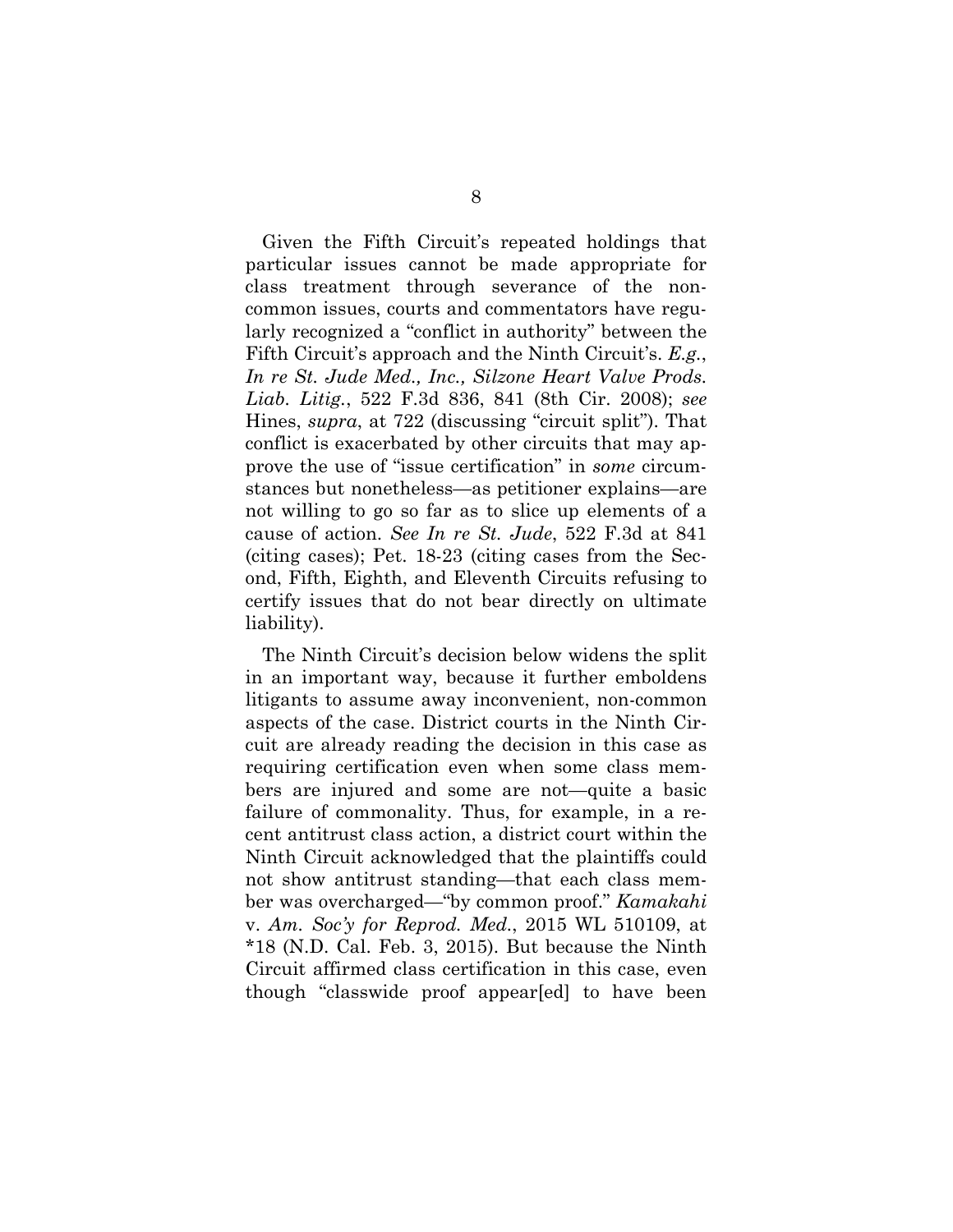lacking," *id.* at \*20, the *Kamakahi* court felt compelled to certify the class nonetheless. Indeed, the court thought that under Ninth Circuit law, *failing* to certify the class would be "reversible error," *id.* at \*17: that many members of the class might have suffered no injury whatsoever from the challenged conduct is just a "damages" issue, and damages issues cannot defeat class certification in the Ninth Circuit. *See id.* at \*17, \*20. Similarly, in another recent case within the Ninth Circuit, a defendant's argument that some class members received a valuable service instead of a worthless one was deemed no impediment to class certification; based on the decision in this case, the question of injury was simply shunted to the damages phase. *Cohen* v. *Trump*, 303 F.R.D. 376, 388-89 (S.D. Cal. 2014).

As these decisions applying the Ninth Circuit's precedent show, the concept of an "issue class" effectively circumvents Rule 23's requirements of. Indeed, the class-action plaintiffs' bar has sought with increasing frequency—and increasing "innovation"—to rely on the notion of certifying an "issue class." Andrew J. Trask, *Reactions to* Wal-Mart v. Dukes*: Litigation Strategy and Legal Change*, 62 DEPAUL L. REV. 791, 801-02 (2013); *see also* Jenna C. Smith, *"Carving at the Joints": Using Issue Classes to Reframe Consumer Class Actions*, 88 WASH. L. REV. 1187, 1188 (2013) ("In light of the heightened standard for achieving certification post-*Dukes*, the use of issue classes under Rule 23(c)(4) is an increasingly attractive option for litigants."). For many putative class-action plaintiffs, issue certification "represents perhaps the last class action game in town." Hines, *supra*, at 721.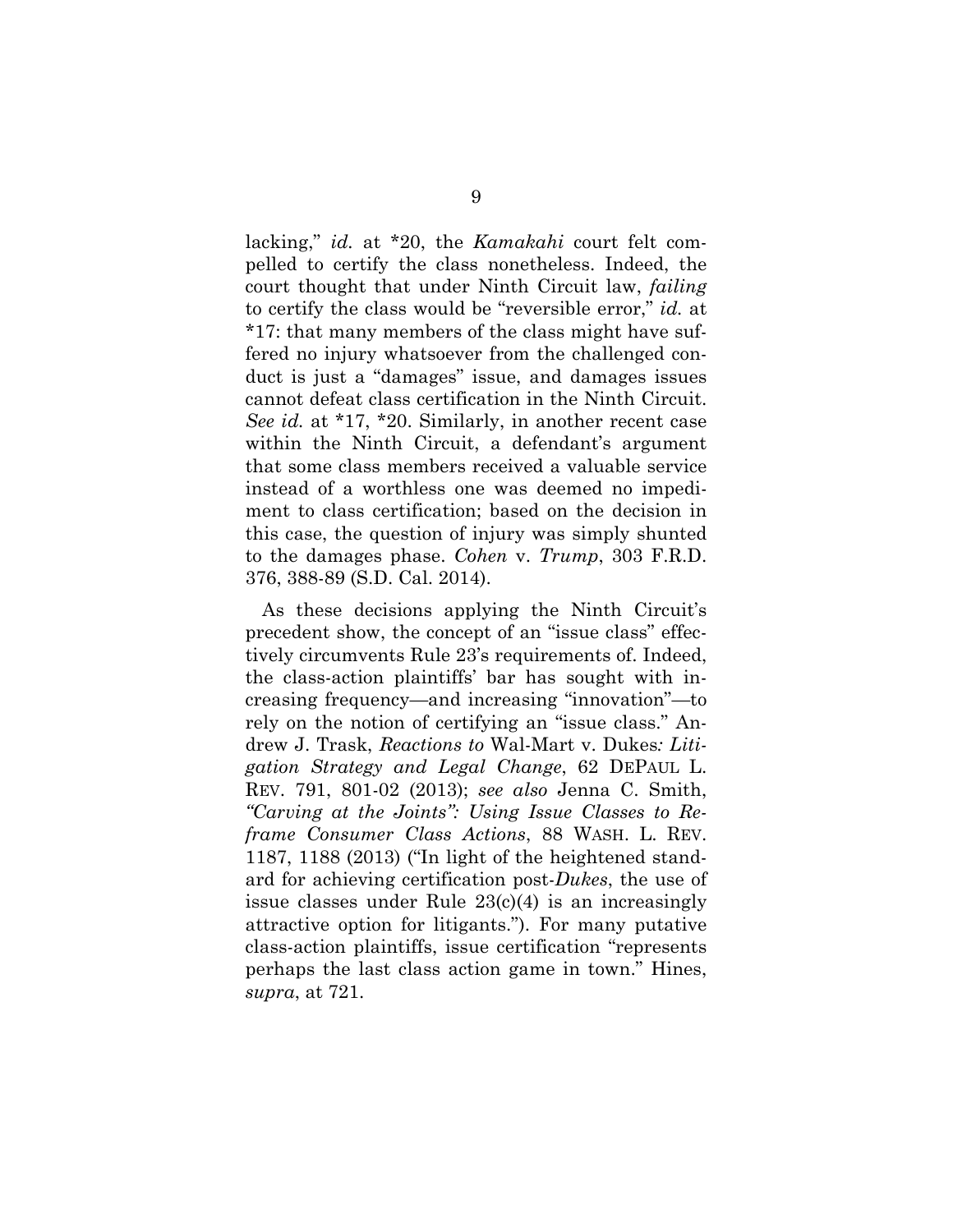That innovation is paying off in certain circuits. A number of recent decisions have approved bifurcation of class claims into classwide "issues" trials, followed by individual trials on both liability and damages. *See, e.g.*, *McReynolds* v. *Merrill Lynch, Pierce, Fenner & Smith, Inc.*, 672 F.3d 482, 490-91 (7th Cir. 2012) (ordering certification of employmentdiscrimination class limited to issue of disparate impact, despite recognizing that each class member would still "have to prove that his compensation had been adversely affected by the corporate policies, and by how much," for which "hundreds of separate trials may be necessary"), *cert. denied*, 133 S. Ct. 338 (2012); *Pella Corp.* v. *Saltzman*, 606 F.3d 391, 394 (7th Cir. 2010) (upholding certification of class limited to issue of whether defendant's windows were defectively designed, leaving causation and damages to be proved in possibly hundreds of later individual trials).

The decision below injects further confusion into a longstanding divide among the courts of appeals about when it is permissible, if it ever is, to certify a class to decide "issues" rather than "claims." Without a clear line drawn by this Court, the "nimble use" of issue classes will also continue to undermine the commonality and predominance requirements in a growing number of cases. The Court should therefore grant review here to put that debate to rest.

## **B. The Ninth Circuit Misapplied Rule 23 In Allowing Certification Based On A Slice Of The Cause of Action**

What "commonality" under Rule 23(a)(2) contemplates is identity among the class members' claims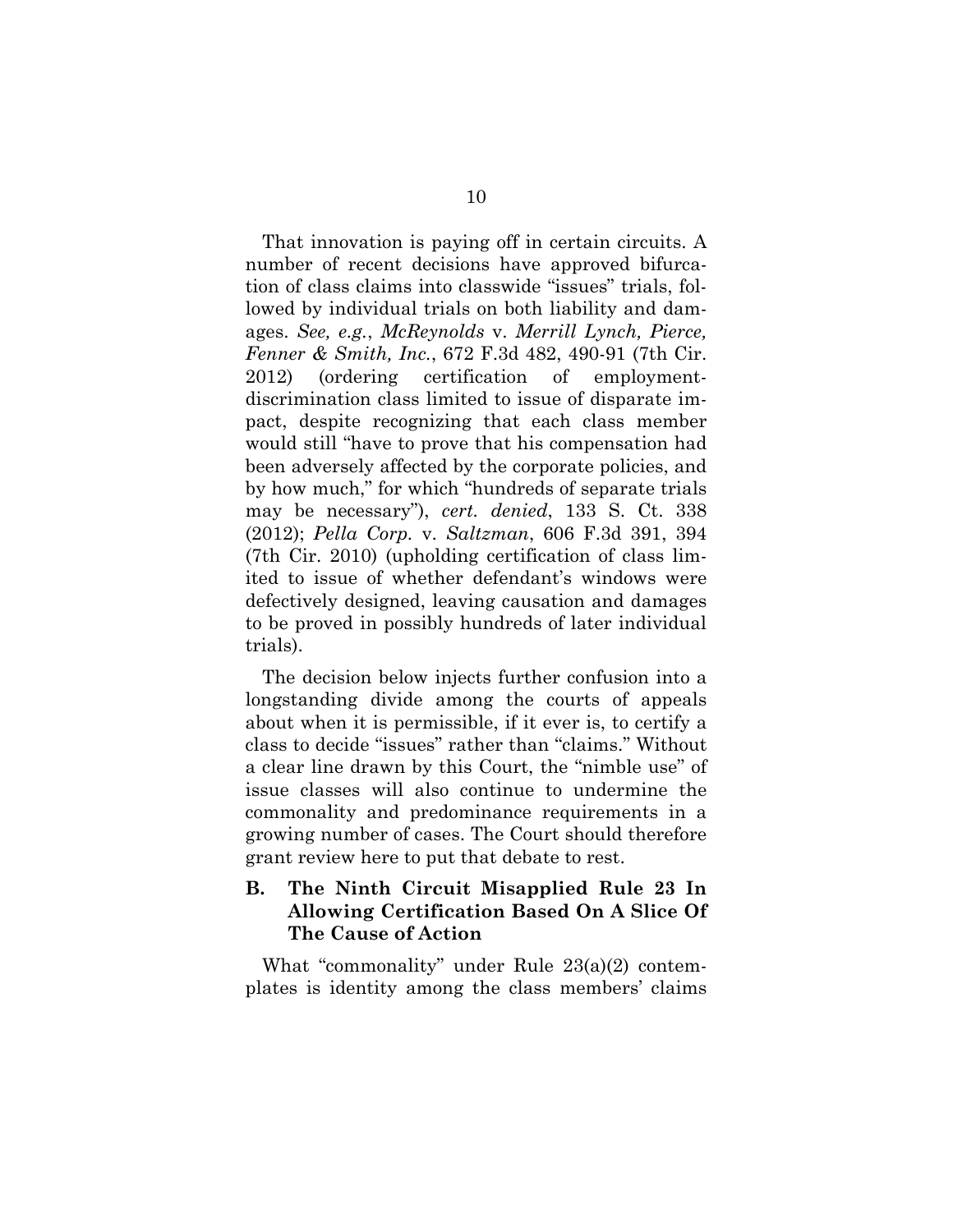not just with respect to the *legal theory* involved, *see Wal-Mart*, 131 S. Ct. at 2551, but also with respect to the *factual theory* alleged for each class member and the *evidence* that will be used to substantiate it. Only where that identity exists can a class action be what it was intended to be: "a truly representative suit," *Am. Pipe*, 414 U.S. at 550, in which "all [class members'] claims can productively be litigated at once," *Wal-Mart*, 131 S. Ct. at 2551, because trial of one is functionally trial of all.

That is not true here. The court of appeals upheld a class-certification order which proposes classwide trial of three issues that will not determine petitioner's liability to even a single class member, even if all three are decided in the class's favor. *See* Pet. App. 9a-10a. An individual trial would still be necessary to determine whether any individual class member *in fact* worked uncompensated overtime irrespective of whether his coworkers "generally" did so—and whether petitioner's alleged "unofficial policy" caused him to do so. Hundreds of individual trials—on both liability *and* damages (if any)—would therefore still be necessary, even if the class trial resulted in a victory for the plaintiffs on all the supposedly "common" questions submitted to the jury.

That plan fails to honor Rule 23's objectives. Far from ensuring "the efficiency and economy of litigation which is a principal purpose of the procedure," *Am. Pipe*, 414 U.S. at 553, the decision below merely adds an additional class trial to the hundreds of individual proceedings that must take place in any event. And because the class trial will not even resolve the issue of liability for any class member, it also will not meaningfully simplify the individualized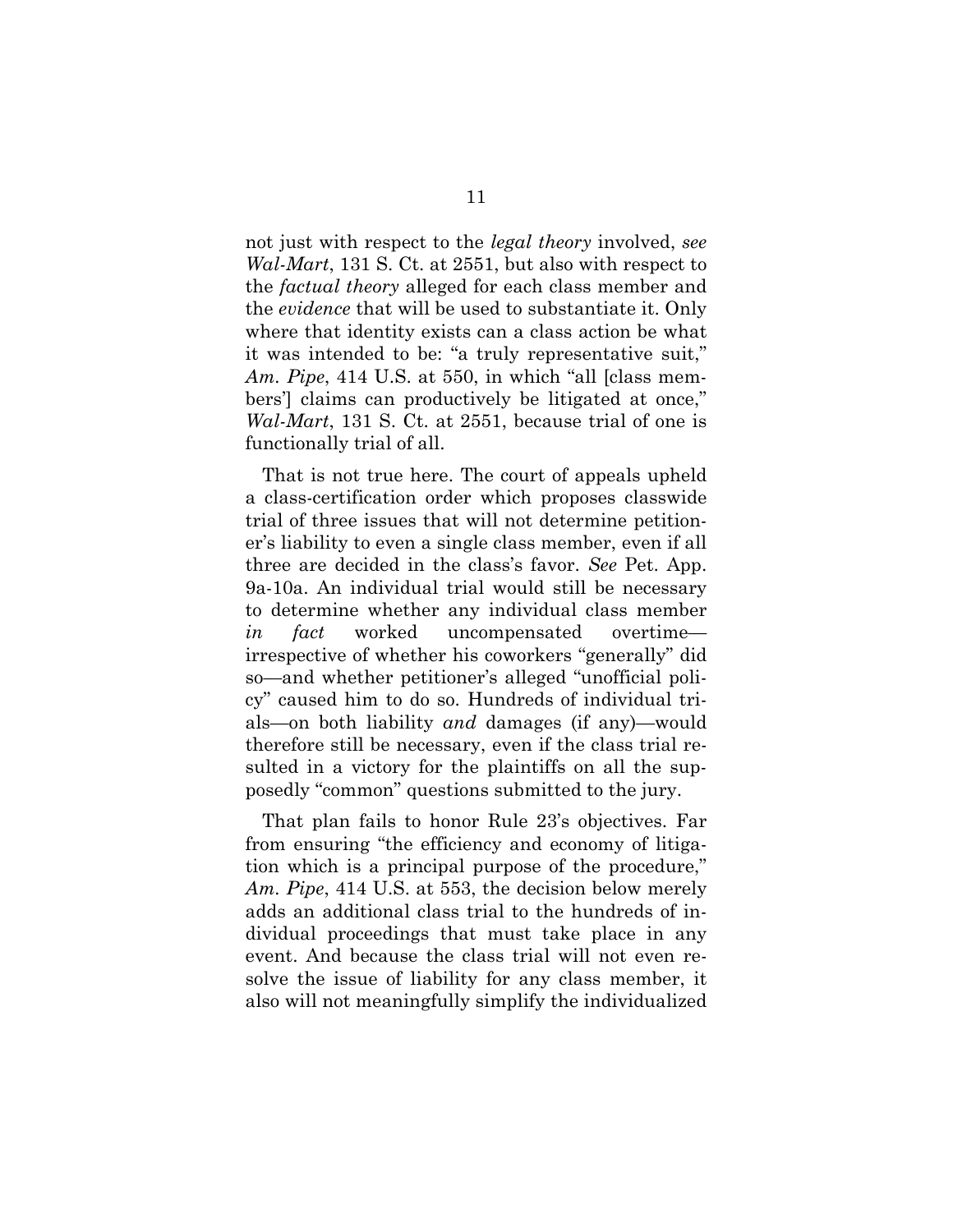trials that must follow, nor save either the parties or the courts much in the way of resources. *See, e.g.*, *McLaughlin* v. *Am. Tobacco Co.*, 522 F.3d 215, 234 (2d Cir. 2008) ("[I]n this case, given the number of questions that would remain for individual adjudication, issue certification would not reduce the range of issues in dispute and promote judicial economy.") (citation omitted), *abrogated in part on other grounds by Bridge* v. *Phoenix Bond & Indem. Co.*, 553 U.S. 639 (2008); *In re St. Jude*, 522 F.3d at 841.2

That misapplication warrants review even based purely on its departure from the law followed in the other circuits, *see* Pet. 18-23. But here the case for review is even stronger because the potential malleability of the relevant *Wal-Mart* standard itself what does it mean to "drive the resolution of the litigation"?—means that in some courts Rule 23's requirements can be evaded merely by cleverly slicing up a class claim. The Court should make clear that a certified class action must "resolve … in one stroke" at least the question of the defendant's *liability* to each class member. *Wal-Mart*, 131 S. Ct. at 2551. The defects of the alternative approach are manifest

l

<sup>2</sup> Carving up the issues presented by each class member's claim between class and individual proceedings would also raise Seventh Amendment concerns in some cases. *E.g.*, *Matter of Rhone-Poulenc Rorer Inc.*, 51 F.3d 1293, 1302-03 (7th Cir. 1995). Any issue decided by a jury in the class trial could not be revisited by a later fact-finder (including a later jury) in the individual trial. *See Gasoline Prods. Co., Inc.* v. *Champlin Ref. Co.*, 283 U.S. 494, 500 (1931). By answering a supposedly "common" question, the class jury could well preclude a defendant from seeking a different answer by litigating its affirmative defenses to individual claims. *See In re Plywood Antitrust Litig.*, 655 F.2d 627, 635-36 (5th Cir. 1981).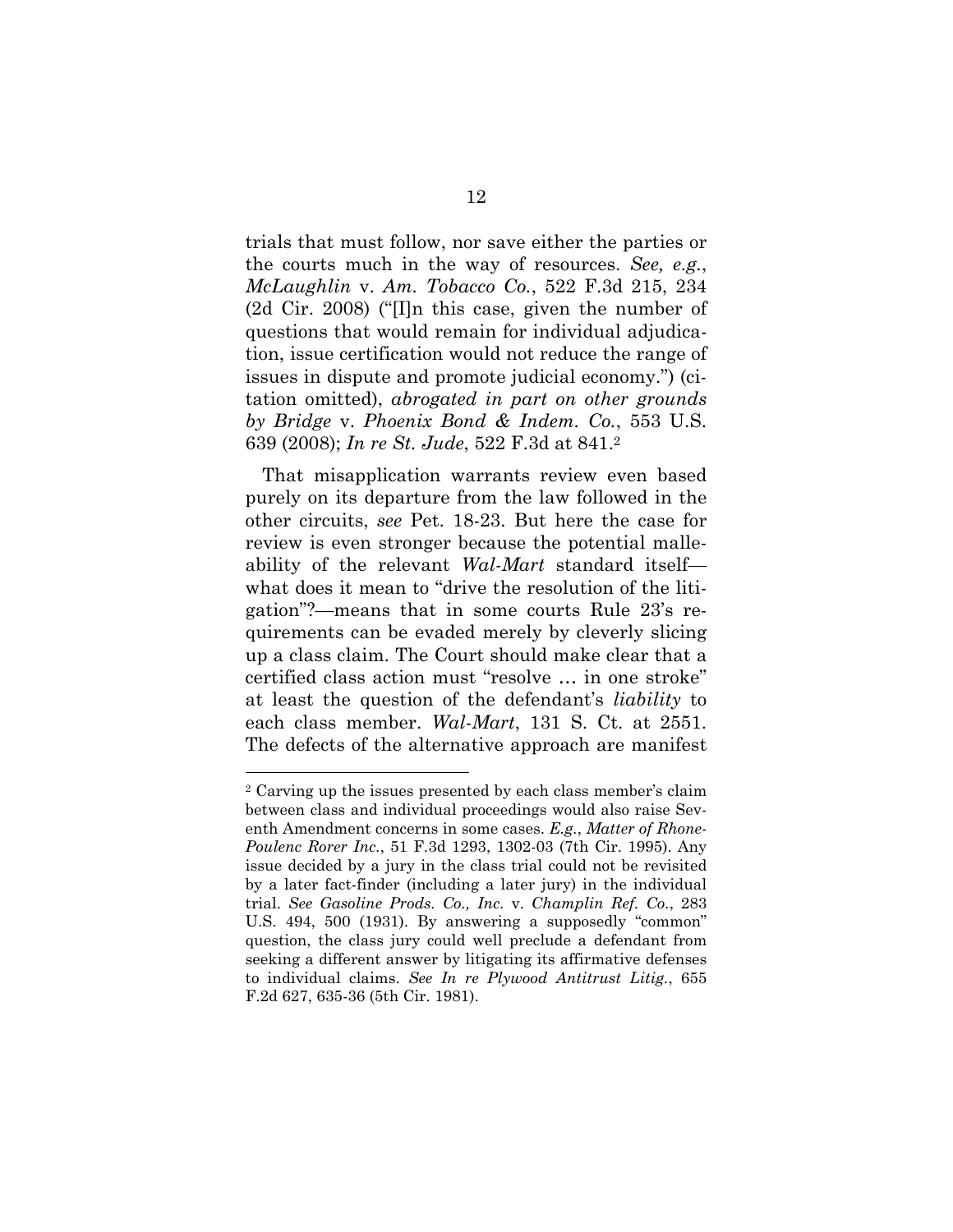in the cases discussed above—in which a class containing the injured and the uninjured alike is allowed to litigate the question of the defendant's fault, a question that for a good chunk of the class is completely academic. Resolving on a classwide basis anything less than *liability* fails to "drive the resolution of the litigation" in any meaningful way, and fails as well to provide any assurance that "all [class members'] claims can productively be litigated at once," at the expense of both judicial and party resources. *Id.*

**II. The Court Should Grant Review To Make Clear Courts May Not Salvage Overly Broad Proposed Classes By Resorting To Statistical Extrapolation Or Theoretical Future Procedures That Fail To Preserve Unique Defenses To Individual Claims.**

The court of appeals in this case also rejected petitioner's objections that the district court's classcertification order dispenses with the right to present particular defenses to individual class members' claims, in favor of "proof" based on statistical extrapolation from a sampling of class members. Pet. App. 11a-16a. In doing so, the court endorsed the increasingly common tactic of using statistical generalities to elide significant "[d]issimilarities within the proposed class"—such as differences among class members as to the existence or extent of their respective injuries—that "have the potential to impede the generation of common answers" that lies at the heart of the commonality requirement. *Wal-Mart*, 131 S. Ct. at 2551 (citation omitted); *see, e.g.*, William C. Martucci & Ashley N. Harrison, *Using Statistics Effectively in Wage and Hour Litigation: An Employer's Offensive and Defensive Tactics*, THE METROPOLITAN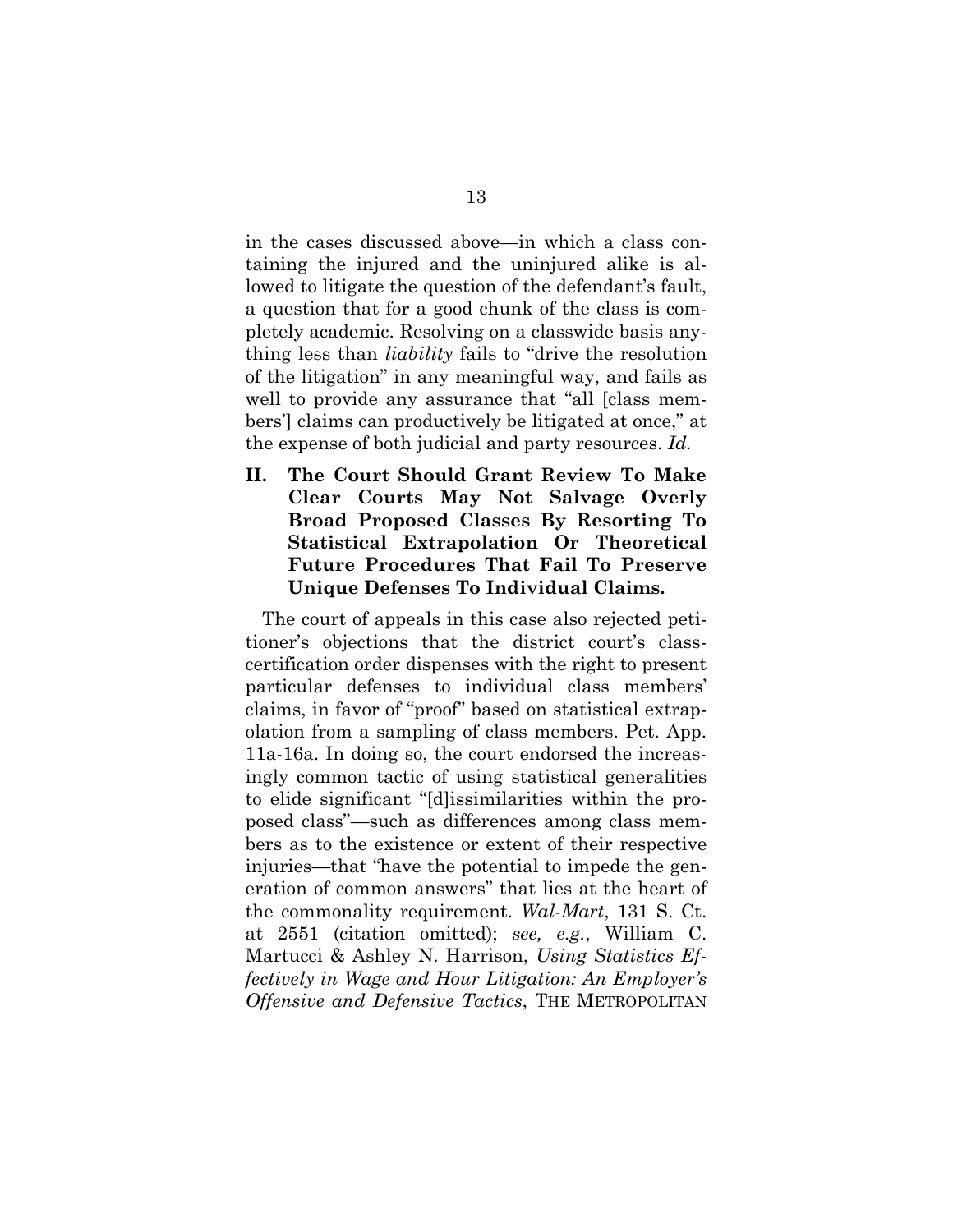CORPORATE COUNSEL, January 2015,3 at 14 ("[C]lass litigation and the use of statistics within class litigation have grown increasingly over the last decades…."); Saby Ghosrhay, *Hijacked by Statistics, Rescued by* Wal-Mart v. Dukes*: Probing Commonality and Due Process Concerns in Modern Class Action Litigation*, 44 LOY. U. CHI. L.J. 467, 468 (2012) (Ghosray) (noting that "the contemporary class action's certification process … relies heavily on statistical sampling").

But statistical extrapolation is at best a poor substitute for what this Court has demanded: truly "common" evidence that, when presented, "will resolve [the common] issue that is central to the validity of each one of the [class members'] claims in one stroke." *Wal-Mart*, 131 S. Ct. at 2551. In *Wal-Mart*, this Court was explicit in disapproving a plan (by the same court that decided the case below) which would have determined a defendant's monetary liability to the class as a whole by reference to the claims of a sample set of class members. *Id.* at 2561. That approach could not be squared with the Rules Enabling Act, which provides that mere rules of procedure like the Rule 23 class-action device cannot "abridge, enlarge or modify any substantive right," including the right "to litigate … defenses to individual claims." *Id.* (quoting 28 U.S.C.  $\S$  2072(b)). The mere desire to litigate the claims of many on a classwide basis provides no warrant for "replac[ing] [individualized] proceedings with Trial by Formula." *Id.* 

l

<sup>3</sup> *Available at*: http://metrocorpcounsel.com/articles/31068/ using-statistics-effectively-wage-and-hour-litigation-employer% E2%80%99s-offensive-and-defens.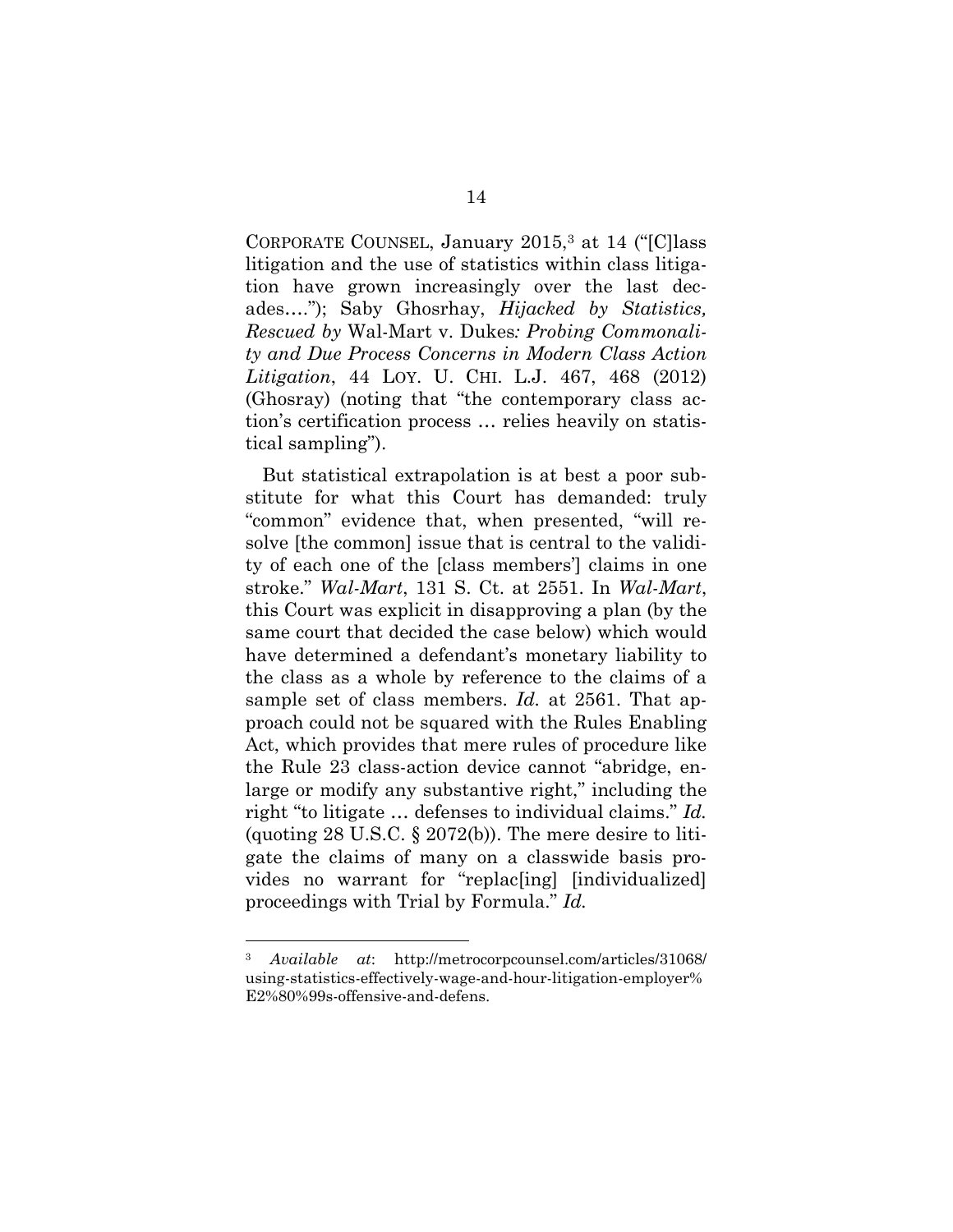Yet "Trial by Formula" is a predictable result of allowing statistical extrapolation from a sample of class members to be the measure of a defendant's liability in cases, like this one, where the requisite "commonality" of claims is absent. Where significant dissimilarities divide the class—for example, where some class members are grievously injured while others have suffered no harm, or where some class members' claims are subject to good affirmative defenses while others' are not—there is no easy, practicable way of trying every single class member's claim in a single proceeding. In those circumstances, for there to be any hope of efficiently conducting a classwide proceeding, the issues presented to the jury must be simplified for trial purposes, in essence by ignoring certain nuances and being content with "close enough." In this case, for example, the Ninth Circuit was comfortable with upholding certification based on "statistical sampling and representative testimony" as a means of determining petitioner's liability, even though each worker's experience working overtime—whether he worked any, how much he worked, and *why*—is obviously highly individualized. Pet. App. 12a.

Several other circuits have approved similar certification even when the class concededly contains a number of members who have suffered no legally cognizable injury at all. *See, e.g.*, *Butler* v. *Sears, Roebuck & Co.*, 727 F.3d 796, 799 (7th Cir. 2013), *cert. denied*, 134 S. Ct. 1277 (2014) (granting class certification despite potential that "most members of the plaintiff class had not experienced" the complained-of product defect); *In re Whirlpool Corp. Front-Loading Washer Prods. Liab. Litig.*, 722 F.3d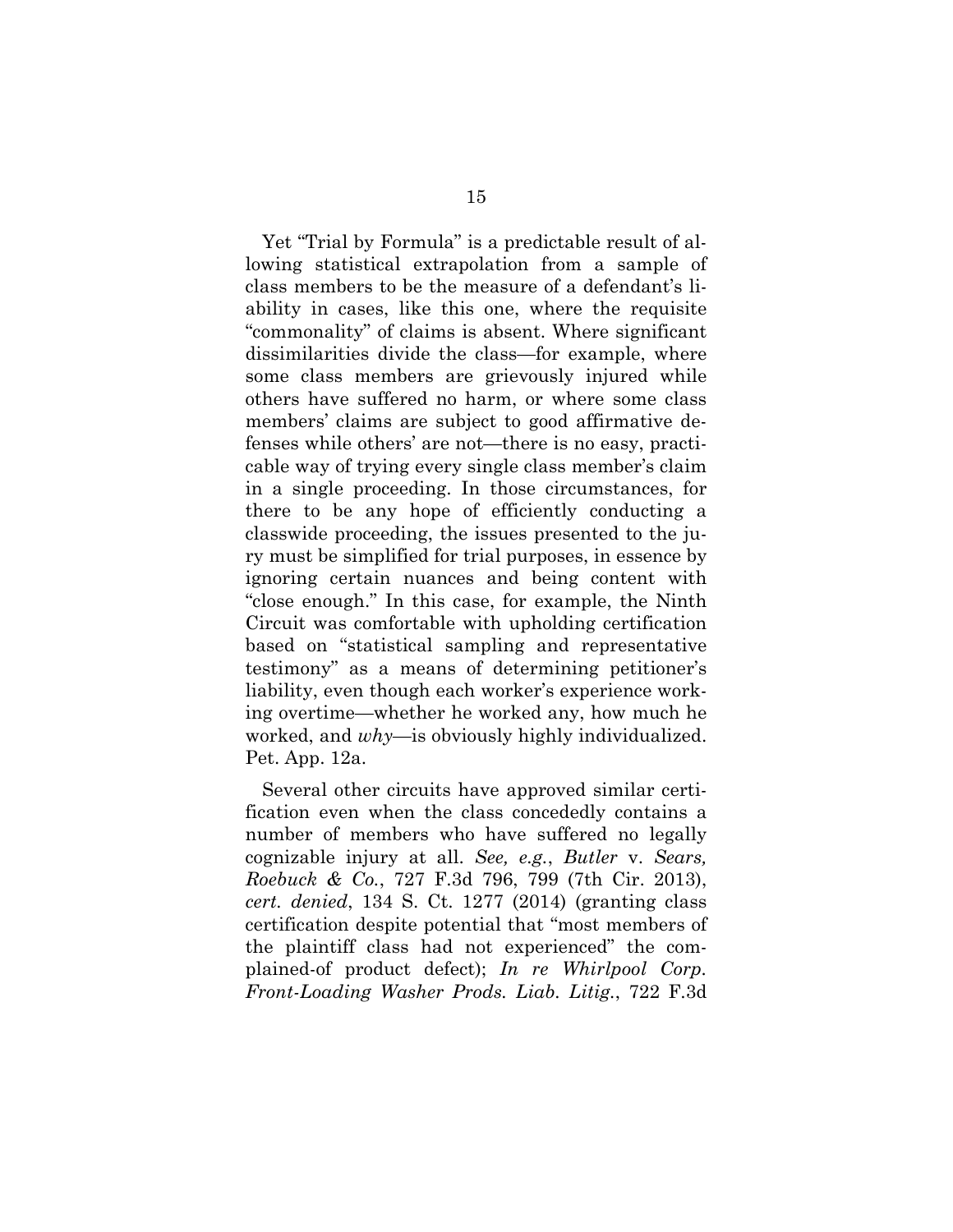838, 857 (6th Cir. 2013), *cert. denied sub nom. Whirlpool Corp.* v. *Glazer*, 134 S. Ct. 1277 (2014) (same). Just last month, for instance, a divided panel of the First Circuit upheld certification of a class of brand-name drug purchasers suing over the absence of a cheaper generic drug from the market—even though everyone agreed that the class included some purchasers who would never have bought the generic anyway (*e.g.*, out of brand loyalty). *In re Nexium Antitrust Litig.*, \_\_\_ F.3d \_\_\_\_, 2015 WL 265548, at \*6 (1st Cir. Jan. 21, 2015). The panel majority recognized that there must be some means of separating, prior to judgment, these uninjured goats from the putative class of sheep, but that none had been proposed. *Id.* at \*6. Even so, it dismissed that problem because, in its view, "a certified class may include a de minimis number of potentially uninjured parties,"4 *id.* at \*11, implicitly deciding that the district court could defer the critical task of actually sorting which class members will recover and which will not to a still-yet-to-be-determined procedure. *Id.* at \*7-8.5

l

<sup>4</sup> The panel concluded that the number of uninjured members, about two percent of the class, likely was de minimis. 2015 WL 265548, at \*16. But as the dissent noted, focusing on the percentage overlooks the sheer number of uninjured members, as many as 24,000 in that case. *Id.* at \*20 (Kayatta, J., dissenting).

<sup>5</sup> Even more recently, the Second Circuit upheld class certification where even the district judge recognized there were "individual issues … as to causation and damages as well as" timeliness, but discounted them on the hope that "management tools"—such as " decertifying the class after the liability trial," "creating subclasses," or "altering or amending the class"—could overcome them. *Sykes* v. *Mel S. Harris & Assocs. LLC*, 285 F.R.D. 279, 293-94 (S.D.N.Y. 2012), *aff'd*, \_\_\_ F.3d \_\_\_\_, 2015 WL 525904, at \*14-19 (2d Cir. Feb. 10, 2015).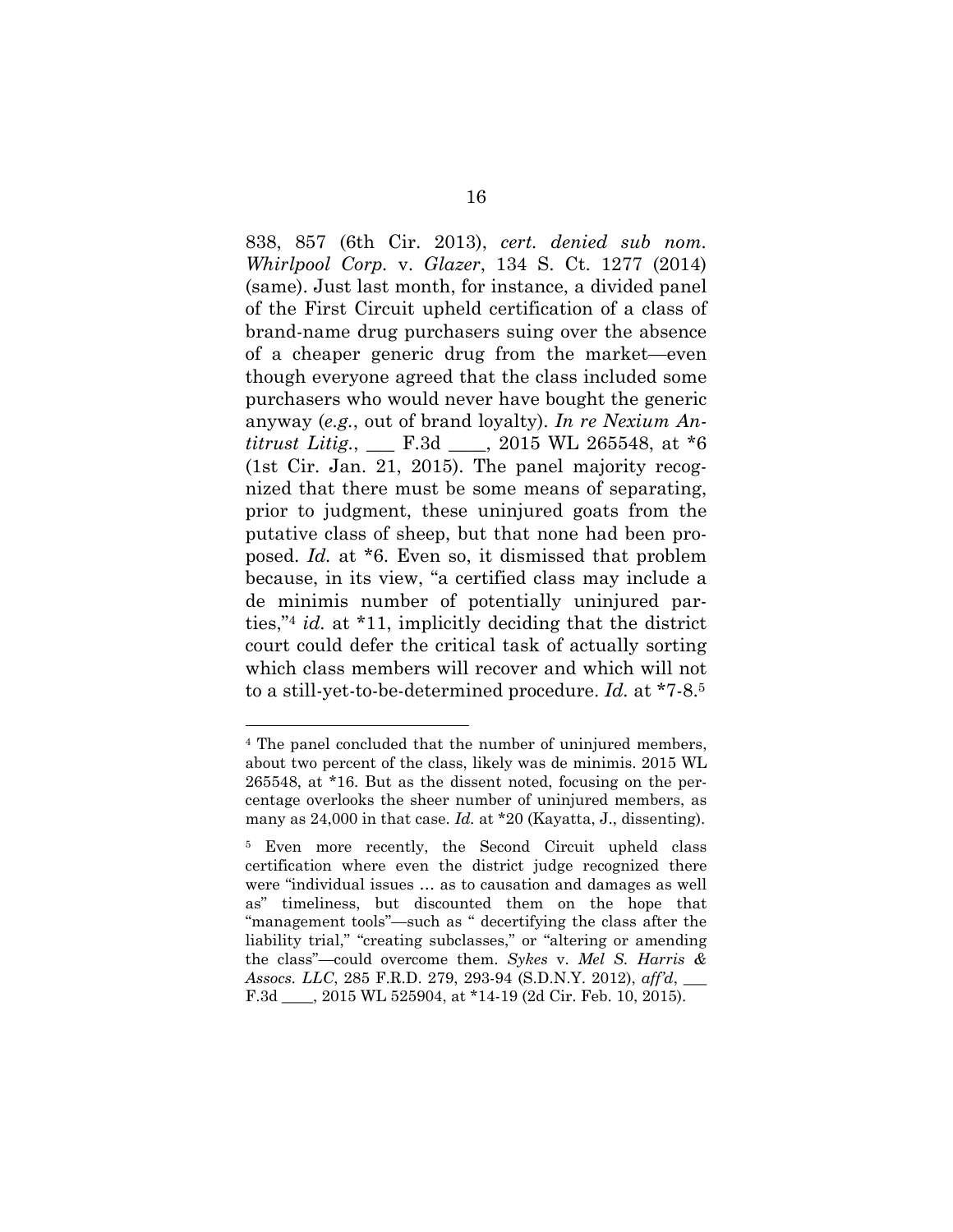The shortcuts these decisions endorse invariably come at the defendant's expense. What some call "nuances," to be glossed over for the sake of simplicity and efficiency, a defendant generally calls defenses—individualized defenses showing that particular class members are not entitled to any relief. *See*  Ghosray, *supra*, at 498-99 ("[W]ithin the context of sampling, extrapolation allows a non-plaintiff [class member] to enjoy the fruits of adjudication by relying on a representative plaintiff's testimony and construction of causation," but "does not … allow the defendant a reciprocal opportunity to defend against each absent class member"). The resulting proceeding may well be more efficient or manageable than the alternative, but it is also manifestly less fair, a value to which Rule 23, and the Federal Rules of Civil Procedure as a whole, equally gives weight. *See*  Fed. R. Civ. P. 1 (Federal Rules of Civil Procedure "should be construed and administered to secure the just, speedy, and inexpensive determination of every action and proceeding").6

The apparent willingness of many courts to avoid addressing the challenges posed by patent dissimilarities among various class members by putting them off until later is unfair to defendants in a different respect. It effectively relieves plaintiffs moving for class certification of their burden to "affirmatively demonstrate [their] compliance with" Rule 23, by

<sup>6</sup> The unfairness of certifying a class with dissimilarly situated members of course may also harm class members, if they fail to exclude themselves, because the class proceeding will "not allow absent class members to stake claims for injury dissimilar to the representative plaintiff's claimed injuries." Ghosray, *supra*, at 499.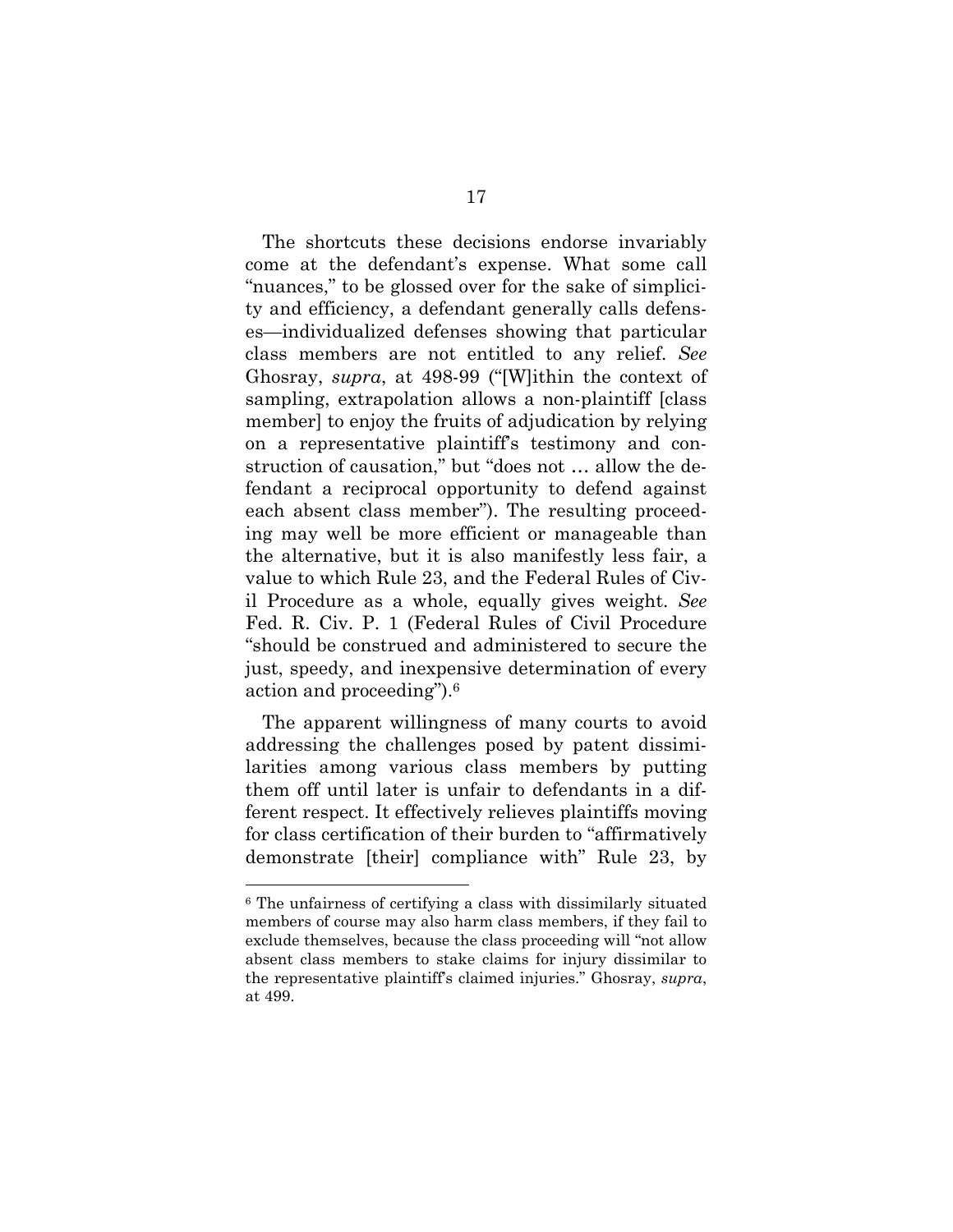"prov[ing] that there are *in fact* sufficiently numerous parties, common questions of law or fact, etc." *Wal-Mart*, 131 S. Ct. at 2551. That allocation of the burden of proof to the party seeking class certification goes ignored in recent class-certification decisions from courts of appeals, which appear to take it on faith that an undeveloped method of trying the case on a classwide basis and preserving the defendant's right to litigate defenses will someday be found, *Sykes*, 285 F.R.D. at 293-94, or worse, to demand *the defendant* prove that no such method exists before the court will vacate the certification order. *See Nexium*, 2015 WL 265548, at \*17 ("We also conclude that *defendants have not established* that more than a de minimis number of uninjured consumers are included in the certified class." (emphasis added)). Neither approach reflects the "rigorous analysis" which this Court has required to decide the fundamental question that Rule 23 poses: whether "all [class members'] claims can productively be litigated at once." *Wal-Mart*, 131 S. Ct. at 2551.

The Court should grant review now in this case to put a halt to the worrying trend of federal courts trying to overcome significant dissimilarities within proposed classes, either by glossing over the differences—and with them, defendants' right to litigate all their available defenses—or by deferring the resolution of these problems to the indefinite future. *See Madison* v. *Chalmette Ref., L.L.C.*, 637 F.3d 551, 557 (5th Cir. 2011) (disapproving "a figure-it-out-as-wego-along approach" to class certification which fails "seriously [to] consider[ ] the administration of the trial" (citation omitted)).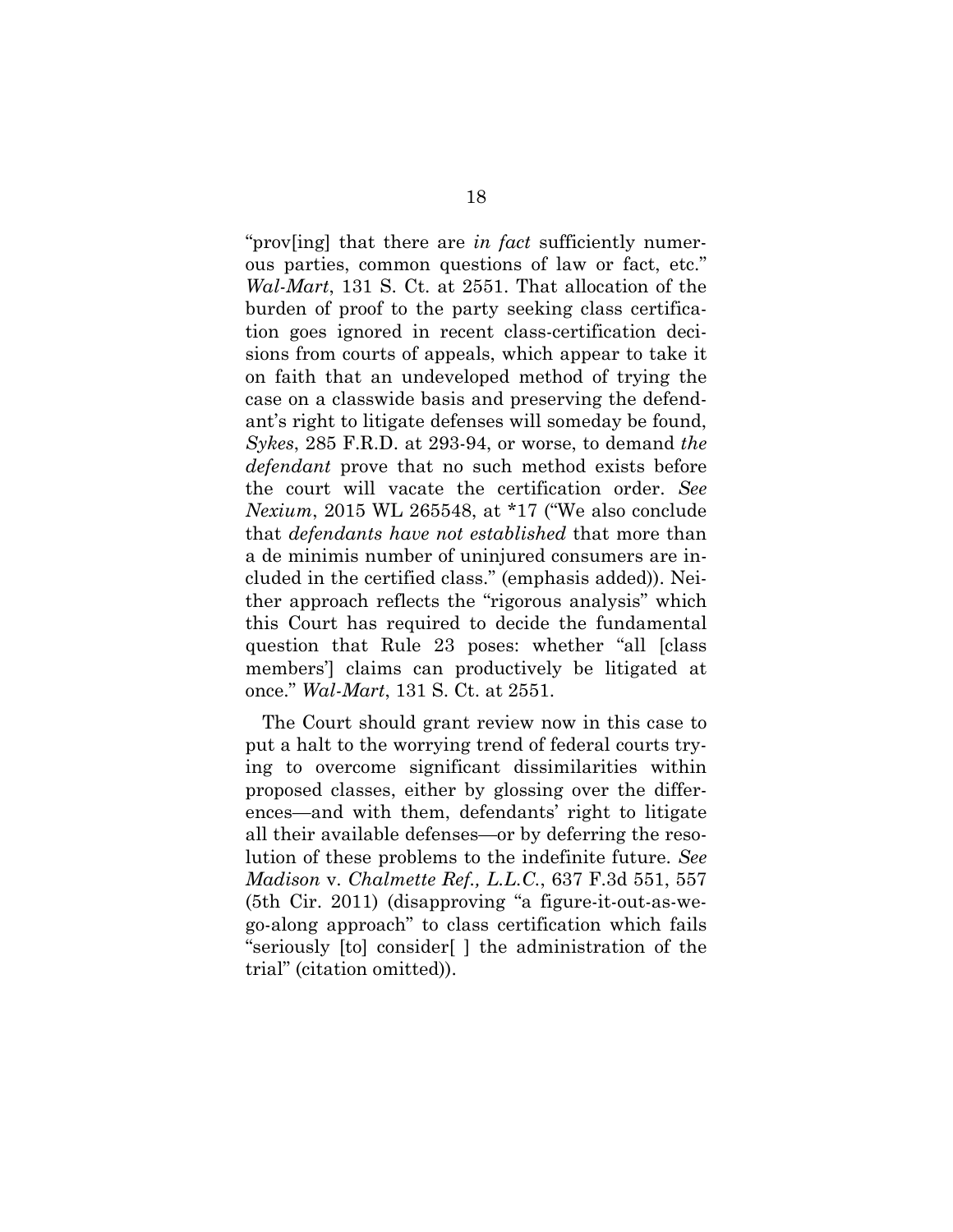## **III. This Case Presents A Rare Opportunity To Address Important, Recurring Issues Of Class-Action Certification Practice**

Besides the critical importance of the questions presented here for federal-court class-certification practice, there is yet another feature of this case that militates in favor of this Court's review: the comparative rarity of class-certification decisions by federal courts of appeals. The paucity of such decisions sharply reduces the number of cases that can serve as a vehicle for addressing a particular classcertification issue, while also increasing the amount of mischief created when erroneous class-certification decisions by the courts of appeals are allowed to stand.

This Court's general practice has been to allow issues to "percolate" to some degree in the courts of appeals before taking them up. But percolation has its limits. Even for issues that can theoretically recur in every circuit, or in every state and federal appellate court, this Court has never insisted that percolation run through every crevice of the judiciary before granting certiorari. *See, e.g.*, *Filarsky* v. *Delia*, 132 S. Ct. 1657, 1661 (2012) (resolving 1-1 circuit conflict).

Extended, unnecessary percolation is particularly inadvisable in the class-certification context. Courts of appeals decide Rule 23 cases far less frequently than they decide other types of cases. So when a reasoned appellate decision presents a *legal* issue for this Court's review, one that could clarify classcertification practice, this Court should be less inclined to wait for the next case than in some other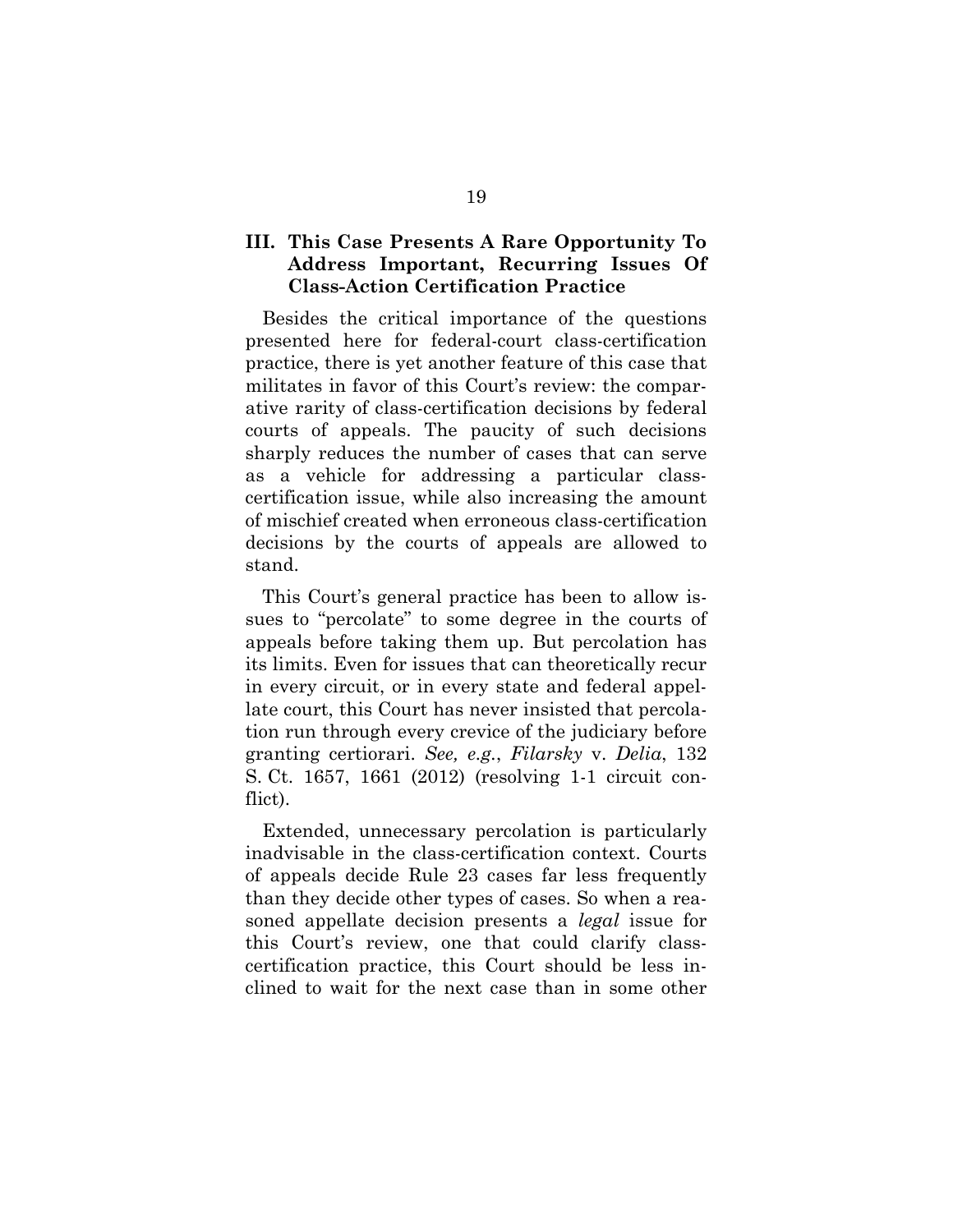areas on the docket. *Cf. Harper* v. *Maverick Recording Co.*, 131 S. Ct. 590, 591 (2010) (Alito, J., dissenting from denial of certiorari) (noting that "I would grant review in this case because not many cases presenting this issue are likely to reach the Courts of Appeals"). Appellate percolation of Rule 23 issues is slow and difficult, for multiple reasons.

Appeals from a final class judgment are rare. Class certification is often the critical stage in the life cycle of a class action: "a grant of class status can put considerable pressure on the defendant to settle, even when the plaintiff's probability of success on the merits is slight." *Blair* v. *Equifax Check Servs., Inc.*, 181 F.3d 832, 834 (7th Cir. 1999); *accord AT&T Mobility LLC* v. *Concepcion*, 131 S. Ct. 1740, 1752 (2011) (noting "the risk of 'in terrorem' settlements that class actions entail"). And when defendants succumb to that "pressure," as they often  $do$ , it may well "prevent judicial resolution of [disputed] issues," *Amgen*  v. *Conn. Ret. Plans & Trust Funds*, 133 S. Ct. 1184, 1200 (2013), including "class certification—the ruling that [may] have forced them to settle" in the first

l

<sup>7</sup> Indeed, more than one recent study has found that the majority of class actions that are certified for litigation settle thereafter. *See, e.g.*, THOMAS E. WILLGING & SHANNON R. WHEATMAN, AN EMPIRICAL EXAMINATION OF ATTORNEYS' CHOICE OF FORUM IN CLASS ACTION LITIGATION 50 (Federal Judicial Center 2005) ("Certified cases concluded with a courtapproved, class-wide settlement 89% of the time; a few were tried and a few were dismissed involuntarily."); Thomas Willging & Emery Lee III, *Class Certification and Class Settlement: Findings from Federal Question Cases, 2003-2007*, 80 U. CIN. L. REV. 315, 341-42 & tbl. 2 (2012) (reporting that certification of litigation class resulted in settlement in 58% of all federal-question cases and 75% of all diversity cases).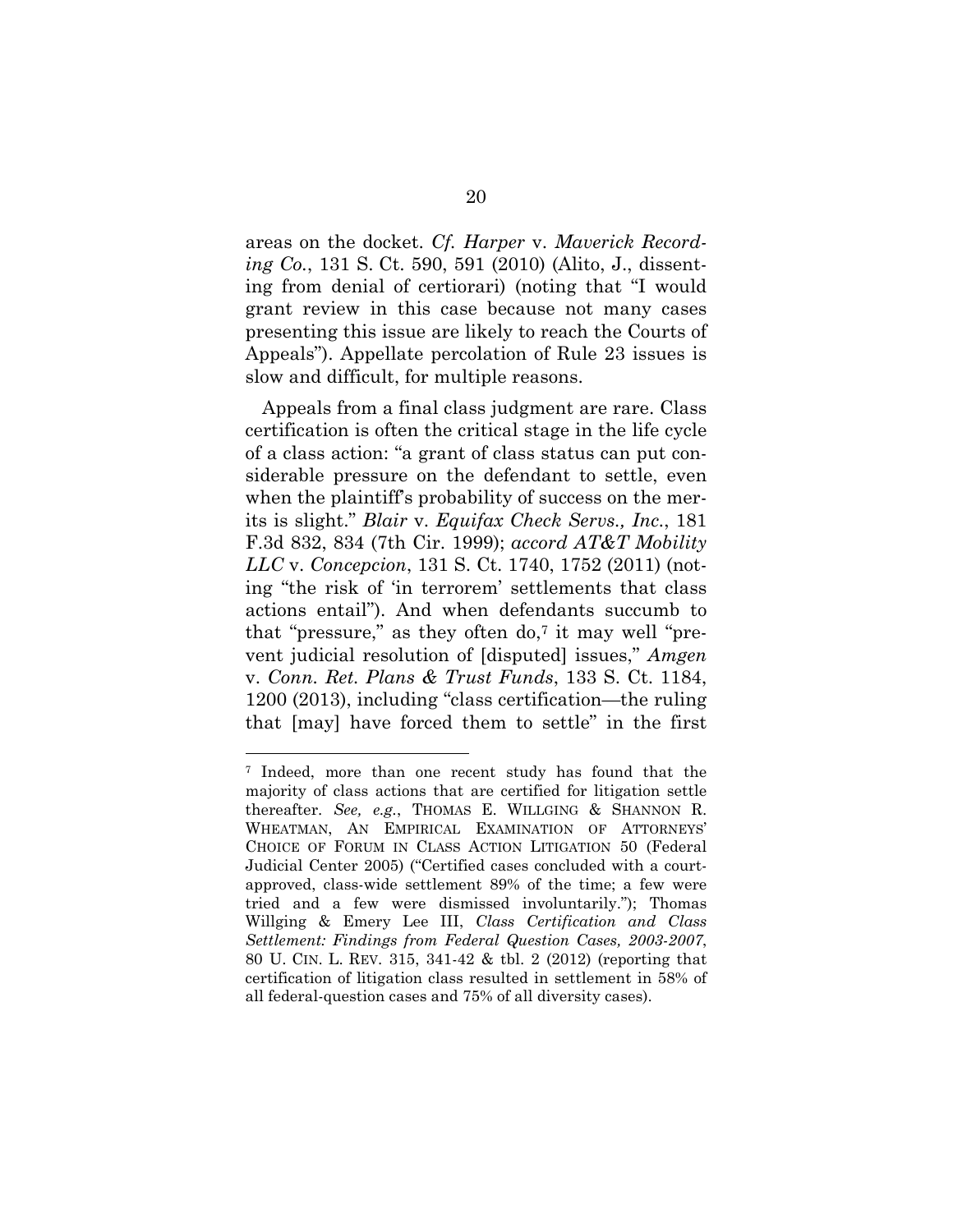place. *Rhone-Poulenc Rorer*, 51 F.3d at 1298 ("If they settle, the class certification—the ruling that will have forced them to settle—will never be reviewed.").

It was for these very reasons that Rule 23 was amended to allow discretionary interlocutory review of class-certification orders. *See* Advisory Committee's 1998 Note on subd. (f) of Fed. R. Civ. P. 23, 28 U.S.C. App., p. 162 (2012). Rule 23(f) appeals, however, have certainly not filled appellate dockets. Most federal courts of appeals in practice are loath to grant review under that Rule. A recent study of all Rule 23(f) petitions filed between October 31, 2006 and December 31, 2013, confirms this. *See* John H. Beisner, Jessica D. Miller, Geoffrey M. Wyatt & Milton P. Wilkins, *Study Reveals US Courts of Appeal Are Less Receptive to Reviewing Class Certification Rulings* (Apr. 29, 2014) (Beisner *et al.*).8 It found that "[l]ess than one-quarter of petitions for interlocutory review filed in the last seven years have been granted," a marked decrease from what a 2008 study previously found. *Id.* at 1; *see also* Barry Sullivan & Amy Kobelski Trueblood, *Rule 23(f): A Note on Law and Discretion in the Courts of Appeals*, 246 F.R.D. 277, 283-84 (2008) (finding that courts of appeals granted only 36% of all Rule 23(f) petitions filed before October 30, 2006).9

l

<sup>8</sup> *Available at*: http://skadden.com/insights/study-reveals-uscourts-appeal-are-less-receptive-reviewing-class-certificationrulings.

<sup>9</sup> The bulk of the decline is driven by a decrease in the number of *defendants'* petitions being accepted: "defendants' petitions were granted far less frequently than during the prior period," but "the grant rate for plaintiffs' petitions dipped only slightly in recent years." *Beisner et al.*, *supra*, at 1.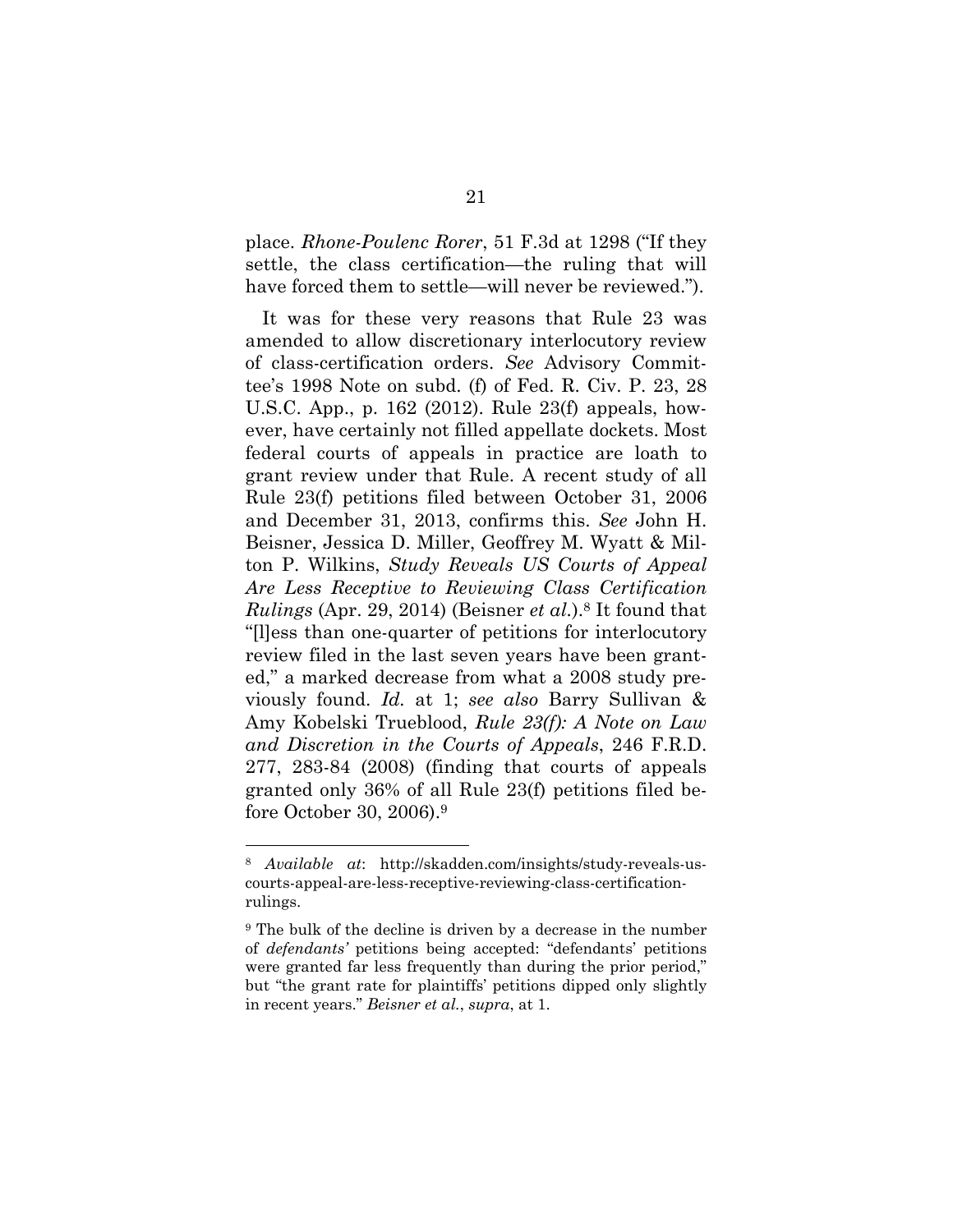Moreover, the various courts of appeals differ considerably, both in the number of Rule 23(f) petitions that they receive, and in the rates at which they accept them. Just three circuits—the Second, the Seventh, and Ninth—accounted for nearly 60% of all Rule 23(f) petitions filed during that period. *See Beisner et al.*, *supra*, App. A. Indeed, about a third of all petitions over the seven-year study period were in the Ninth Circuit alone. But each of those circuits accepted less than 30% of the petitions they received; the Ninth Circuit's acceptance rate was among the lowest of any of the circuits. *See id.* In the circuits where the grant rate is higher, the raw numbers are lower. Circuits such as the Third, Fourth, and Fifth received far fewer petitions: combined, the petitions filed in those three circuits made up only about 12% of the total. *See id.* Even the Fourth Circuit's relative receptivity, for example, translated into only four petitions granted over seven years. Then there are the circuits that receive fewer *and* deny more: the First Circuit, for example, granted only two Rule 23(f) petitions over the entire study period, and the D.C. Circuit only *one*. *Id.*

These metrics demonstrate that the Court cannot afford to wait for the class-certification issues this case presents to percolate further before deciding to resolve them. Quite simply, the Court may have to wait far longer than usual before a different court of appeals decides to tackle these same issues again in a decision suitable for plenary review. And while the Court waits, class-action defendants will be left to deal with the consequences of the Ninth Circuit's decision in this case—and to litigate under that precedent in some of the most popular federal venues for